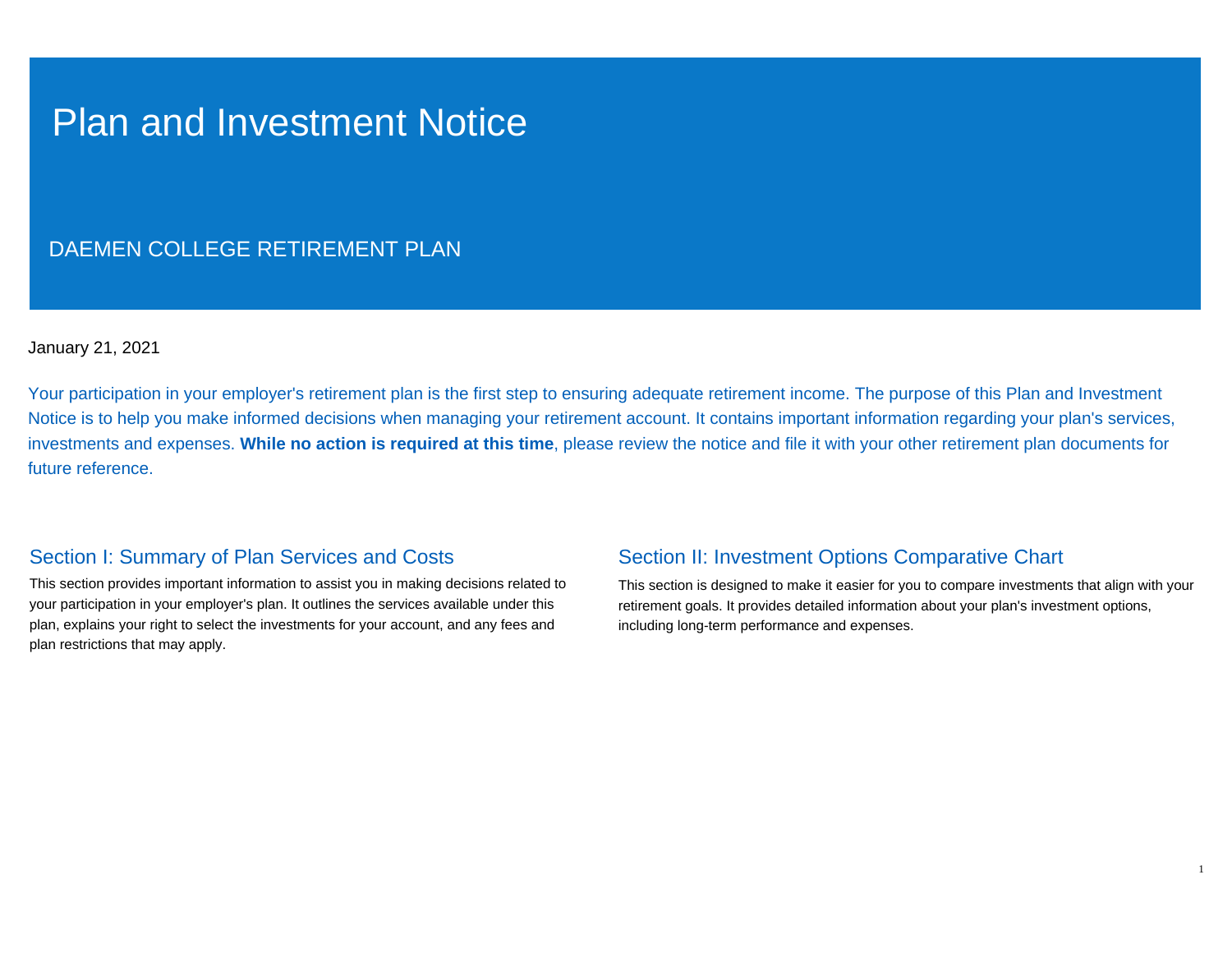# Summary of Plan Services and Costs

TIAA has been selected to provide retirement services and investment options to employees in the plan. There are costs associated with these services and investments, some of which may be paid by you. In addition to explaining how to direct your investments, this section details the administrative and individual expenses associated with your plan.

#### **HOW TIAA RECORDKEEPS YOUR PLAN**

TIAA provides recordkeeping services for your employer's plan which includes:

- DAEMEN COLLEGE RETIREMENT PLAN Plan ID 500525
- DAEMEN COLLEGE TAX DEFERRED ANNUITY PLAN Plan ID 500526
- DAEMEN COLLEGE TAX DEFERRED ANNUITY PLAN Plan ID 104220
- DAEMEN COLLEGE RETIREMENT PLAN Plan ID 104219

Each of the above plans may offer different services and investments and may assess different fees. If you currently have a TIAA account, your quarterly statement lists the plan(s) that you have. If you do not have an account, please contact your employer to determine which plans apply to you.

#### **RIGHT TO DIRECT INVESTMENTS**

You may specify how your future contributions to the retirement plan are invested or make changes to existing investments in your plan as described in the Summary Plan Document. These changes can be made:

- 1. Online by visiting **TIAA.org**
- 2. By phone at **800 842-2252**, weekdays, 8 a.m. to 10 p.m. (ET)

#### **RESTRICTIONS**

Changes to existing investments usually take place at the close of the business day if a change is requested prior to 4:00 p.m. (ET). Refer to Section ll: Investment Options Comparative Chart for investment-specific restrictions.

#### **ADDITIONAL RIGHTS AND PRIVILEGES**

Certain investments that you may hold may give you the opportunity to vote on proposals. If and when such opportunities arise, you will receive a notice with the instructions on how to take advantage of what is being offered.

#### **INVESTMENT OPTIONS**

A variety of investment options are available in the plan. Please refer to Section II: Investment Options Comparative Chart for a current list of investment options available to you. Additional information, as well as up-to-date investment performance, is available online at [www.TIAA.org/planinvestmentoptions](http://www.tiaa-cref.org/planinvestmentoptions). After entering a plan ID, 500525, 500526, 104220, 104219, you'll be directed to plan and investment information.

**COST OF PLAN SERVICES**

There are three categories of services provided to your plan:

#### **1. GENERAL ADMINISTRATIVE SERVICES**

General administrative services include recordkeeping, legal, accounting, consulting, investment advisory and other plan administration services. Some of the expenses for general administrative services are fixed and other expenses such as legal or accounting may vary from year to year. These costs are allocated to each participant in a uniform way.

A TIAA Plan Services Fee**,** an annual service fee of 0.05%, is charged based upon your account balance, and deducted on a quarterly basis. This applies to plan(s): 500526 500525

A TIAA Plan Services Fee**,** an annual service fee of 0.15%, is charged based upon your account balance, and deducted on a quarterly basis. This applies to plan(s): 500526 500525

Your Plan provides credits to certain investments so that plan participants share equally in the cost of your Plan's record keeping and other plan services. For more details, please refer to the "Shareholder Fees & Restrictions" column of Table 1 in Section II: Investment Options Comparative Chart. This applies to plan(s):500525 500526

#### **2. SPECIFIC INVESTMENT SERVICES**

Each investment offered within the plan charges a fee for managing the investment and for associated services. This is referred to as the expense ratio and is paid by all participants in that investment in proportion to the amount of their investment. The specific expense ratio for each plan designated investment option is listed in Section II: Investment Options Comparative Chart.

#### **3. PERSONALIZED SERVICES**

Personalized services provide access to a number of plan features and investments that you pay for, only if you use them. The personalized services used most often are:

|                                        | No charge for general purpose or residential      |
|----------------------------------------|---------------------------------------------------|
| Retirement Plan Loan - Origination Fee | loans until September 22, 2020; after the fee     |
|                                        | waiver expires, \$75 for general purpose and      |
|                                        | \$125 for residential loans. This applies to plan |
|                                        | (s): 500525 500526 104220 104219                  |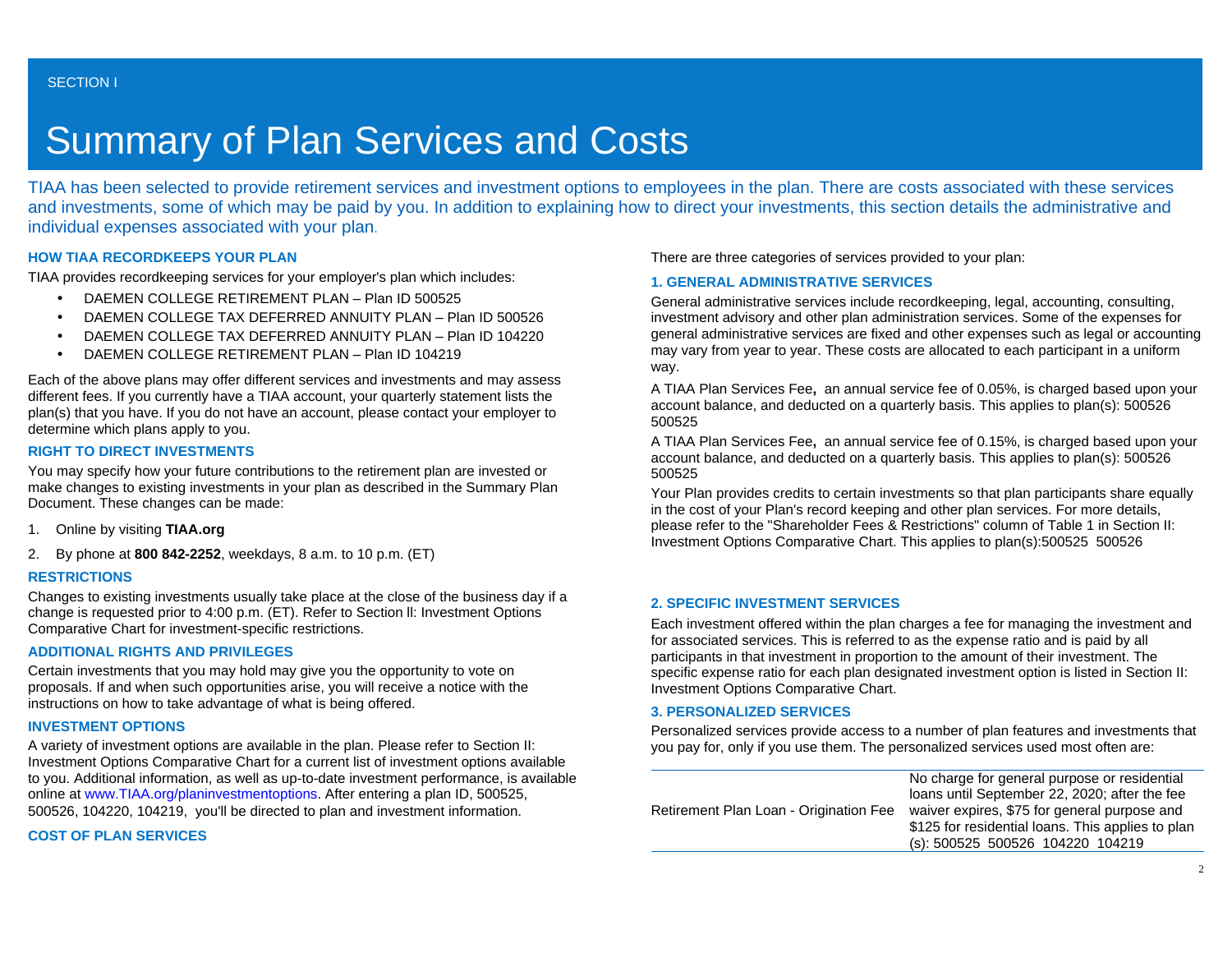#### SUMMARY OF PLAN SERVICES AND COST

| <b>Collateralized Loans</b>                                                           | The cost to you based upon the difference<br>between what you earn on collateral and what<br>you pay in interest. This applies to plan(s):<br>500526 104220 |
|---------------------------------------------------------------------------------------|-------------------------------------------------------------------------------------------------------------------------------------------------------------|
| <b>Qualified Domestic Relations Orders</b><br>(QDRO)                                  | No charge                                                                                                                                                   |
| Sales Charges, Purchase, Withdrawal<br>And Redemption Fees For Certain<br>Investments | Certain charges may apply. See Section II:<br>Investment Options Comparative Chart or the<br>prospectus for applicable charges.                             |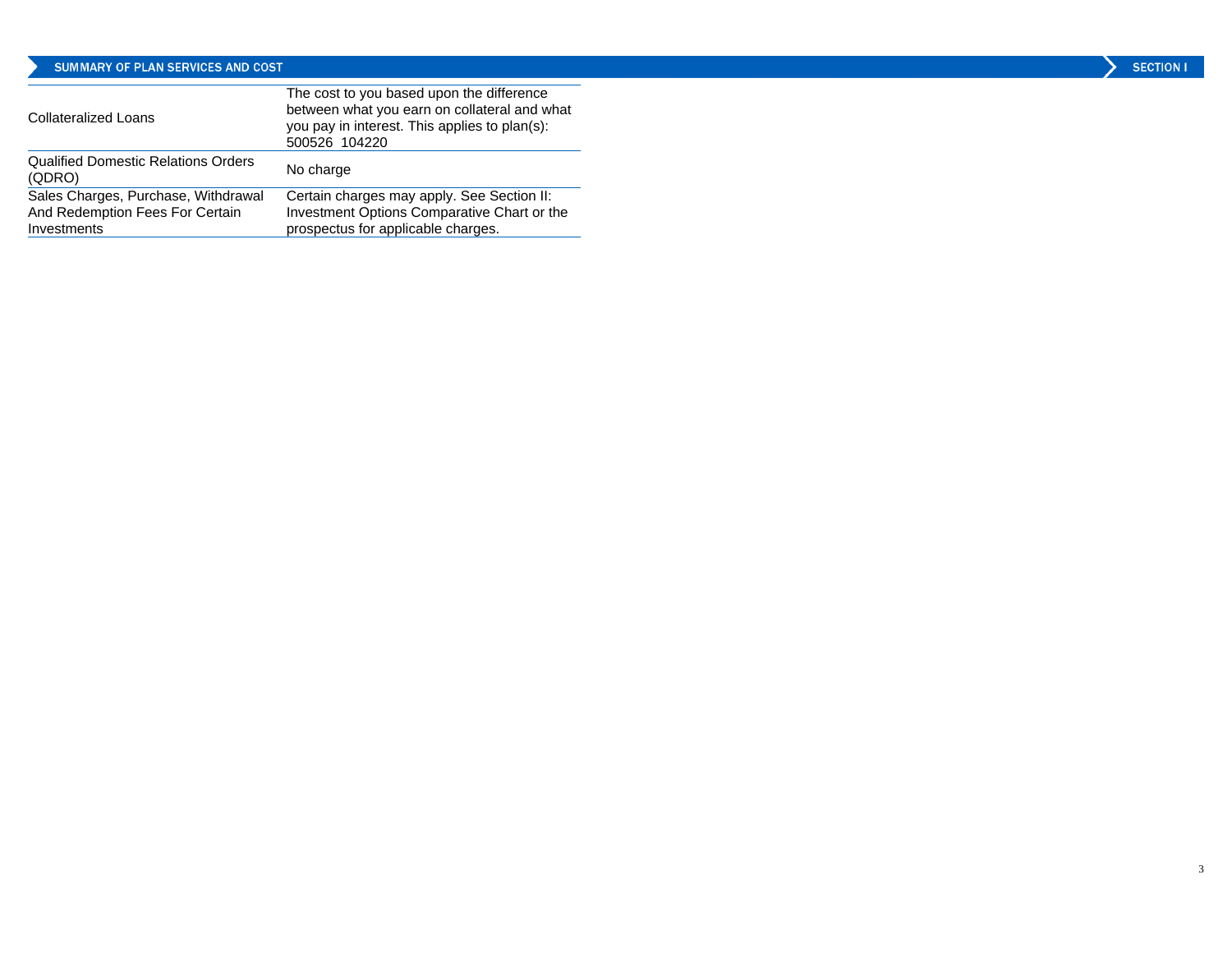# Investment Options Comparative Chart

Your plan offers a variety of professionally managed investments. One of the benefits of the plan is that you get to decide how your contributions are invested. When making investment decisions, you should keep in mind how long you have until retirement, your tolerance for risk, how this retirement plan fits into your overall financial picture, and the impact of fees. The information on the following pages will help you compare the investment options and make more informed decisions about your retirement plan.

## Part A – Performance and Fee Information

Part A consists of performance and fee information for your plan's investment options. It shows you how well the investments have performed in the past as well as any fees and expenses you will pay if you invest in a particular option.

For more information on the impact of fees and expenses associated with your plan, refer to Section I: Summary of Plan Services and Costs or visit the DOL's website at [www.dol.](http://www.dol.gov/sites/default/files/ebsa/about-ebsa/our-activities/resource-center/publications/a-look-at-401k-plan-fees.pdf) [gov/sites/default/files/ebsa/about-ebsa/our-activities/resource-center/publications/a-look](http://www.dol.gov/sites/default/files/ebsa/about-ebsa/our-activities/resource-center/publications/a-look-at-401k-plan-fees.pdf)[at-401k-plan-fees.pdf](http://www.dol.gov/sites/default/files/ebsa/about-ebsa/our-activities/resource-center/publications/a-look-at-401k-plan-fees.pdf). Fees are only one of many factors to consider when making an investment decision.

### Part B– Annuity Income Information

Part B contains information about the annuity options available within your employer's retirement plan.

# Part A. Performance and Fee Information

The following chart lists your plan's investment options whose value may change based on market fluctuations. When evaluating performance of your variable investment options, you should consider comparing the returns of each investment to an appropriate benchmark, which is includedin the chart. A benchmark is a generally accepted unmanaged group of securities whose performance is used as a standard point of reference to measure and compare investment gains or losses for variable return investments. Keep in mind that you may not invest in the benchmark indexes which are shown for comparative purposes only. For investments that use a blend of stocks and bonds to limit risk, such as Target Date or Multi-Asset funds, a difference from the benchmark may be due to a difference in the proportion of stocks tobonds in the fund when compared to the benchmark. Benchmark information for fixed-return investments is not provided in this chart. Past performance does not indicate how an investment will perform in the future.

For the most up-to-date information about your investment options, prospectuses for available TIAA investments and other helpful resources, visit [www.TIAA.](http://www.tiaa-cref.org/planinvestmentoptions) [org/planinvestmentoptions](http://www.tiaa-cref.org/planinvestmentoptions). After entering a plan ID, 500525, 500526, 104220, 104219, you'll be directed to plan and investment information.

To request additional plan information or a paper copy of information available online, free of charge, contact TIAA at 800 842-2252 or write to us at TIAA, P.O. Box 1259, Charlotte, NC 28201.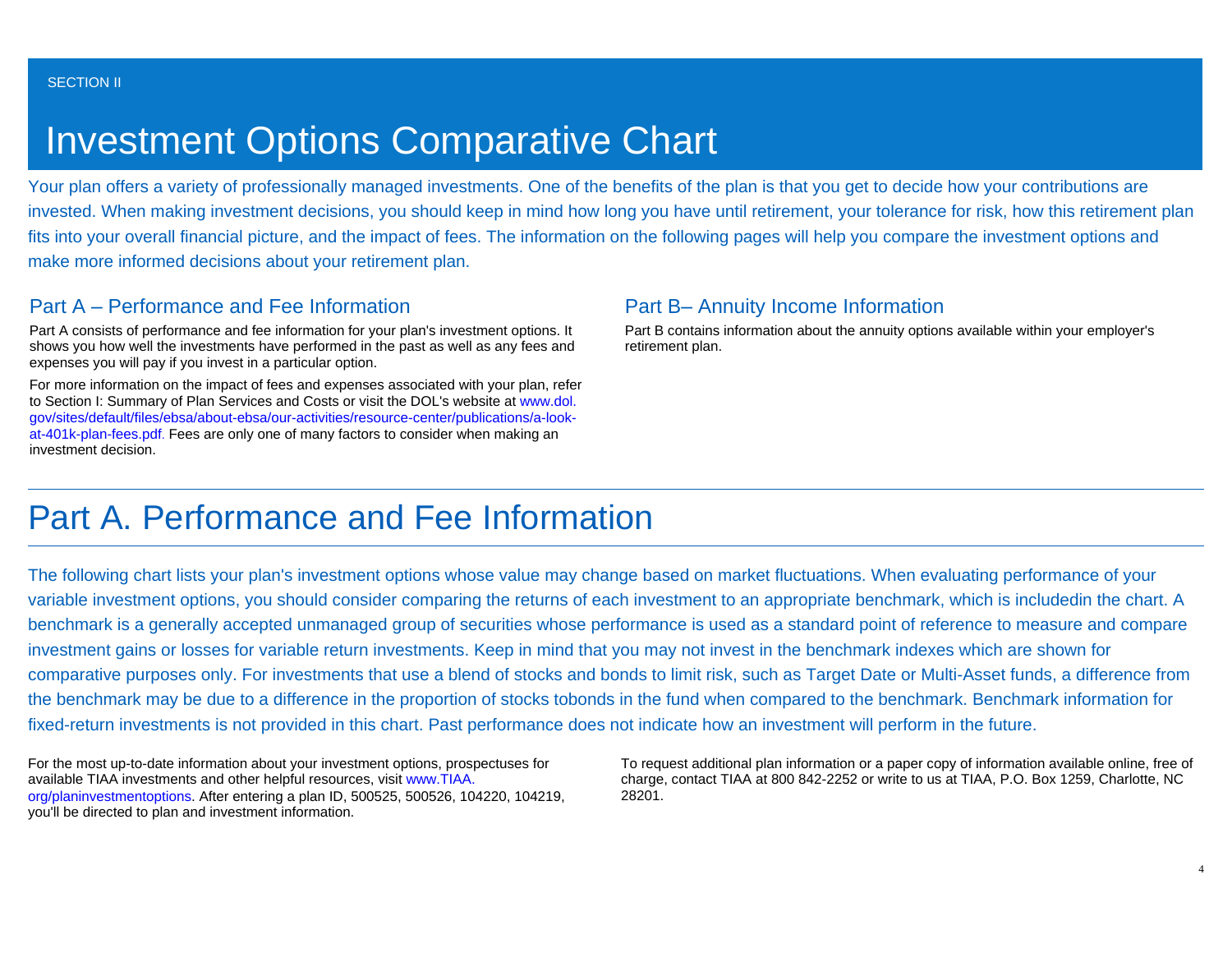# Table 1 – Variable Return Investment Performance as of December 31, 2020

|                                                                                  |                                |                         |                          | <b>Average Annual Total</b><br><b>Returns/Benchmark</b> |        |                                    | <b>Total Annual Operating</b><br>Expenses (%/Per \$1000) |                 |                                                                                                                                                   |
|----------------------------------------------------------------------------------|--------------------------------|-------------------------|--------------------------|---------------------------------------------------------|--------|------------------------------------|----------------------------------------------------------|-----------------|---------------------------------------------------------------------------------------------------------------------------------------------------|
| <b>Investment Name /</b><br><b>Benchmark</b>                                     | <b>Morningstar</b><br>Category | <b>Ticker</b><br>Symbol | Inception<br><b>Date</b> | 1 Yr.                                                   |        | 10 Yr. or<br>5 Yr. Since Inception | <b>Gross</b>                                             | <b>Net</b>      | <b>Shareholder Fees &amp; Restrictions*</b>                                                                                                       |
| <b>Equities</b>                                                                  |                                |                         |                          |                                                         |        |                                    |                                                          |                 |                                                                                                                                                   |
| <b>Mutual Fund</b>                                                               |                                |                         |                          |                                                         |        |                                    |                                                          |                 |                                                                                                                                                   |
| <b>MFS International</b><br><b>Diversification Fund R6</b>                       | Foreign Large<br><b>Blend</b>  | <b>MDIZX</b>            | 10/02/2017               | 15.43%                                                  | $\sim$ | 10.23%                             | 0.77%<br>\$7.70                                          | 0.75%<br>\$7.50 | Available in plan(s): 500525 500526<br>Round Trip: You cannot exchange into the fund<br>within 30 calendar days of exchanging out of the<br>fund. |
| <b>MSCI ACWI Ex USA NR</b><br><b>USD</b>                                         |                                |                         |                          | 10.65%                                                  |        | 6.09%                              | <b>Contractual Waiver</b><br>Exp: 09/30/2021             |                 |                                                                                                                                                   |
| <b>Vanguard Total</b><br><b>International Stock Index</b><br><b>Fund Admiral</b> | Foreign Large<br>Blend         | <b>VTIAX</b>            | 11/29/2010               | 11.28%                                                  | 9.09%  | 5.13%                              | 0.11%<br>\$1.10                                          | 0.11%<br>\$1.10 | Available in plan(s): 500525 500526<br>Round Trip: You cannot exchange into the fund<br>within 30 calendar days of exchanging out of the<br>fund. |
| <b>MSCI ACWI Ex USA NR</b><br><b>USD</b>                                         |                                |                         |                          | 10.65%                                                  | 8.93%  | 4.92%                              |                                                          |                 |                                                                                                                                                   |
| <b>MFS</b> International New<br><b>Discovery Fund R6</b>                         | Foreign Small/Mid<br>Growth    | <b>MIDLX</b>            | 06/01/2012               | 10.14%                                                  | 10.07% | 10.44%                             | 0.93%<br>\$9.30                                          | 0.93%<br>\$9.30 | Available in plan(s): 500525 500526<br>Round Trip: You cannot exchange into the fund<br>within 30 calendar days of exchanging out of the<br>fund. |
| <b>MSCI ACWI Ex USA SMID</b><br><b>NR USD</b>                                    |                                |                         |                          | 12.01%                                                  | 8.94%  | 9.20%                              |                                                          |                 |                                                                                                                                                   |
| Vanquard 500 Index Fund<br><b>Admiral</b>                                        | Large Blend                    | <b>VFIAX</b>            | 11/13/2000               | 18.37%                                                  | 15.18% | 13.85%                             | 0.04%<br>\$0.40                                          | 0.04%<br>\$0.40 | Available in plan(s): 500525 500526<br>Round Trip: You cannot exchange into the fund<br>within 30 calendar days of exchanging out of the<br>fund. |
| <b>S&amp;P 500 TR USD</b>                                                        |                                |                         |                          | 18.40%                                                  | 15.22% | 13.88%                             |                                                          |                 |                                                                                                                                                   |
| T. Rowe Price Blue Chip<br><b>Growth Fund I</b>                                  | Large Growth                   | <b>TBCIX</b>            | 12/17/2015               | 34.90%                                                  | 19.91% | 19.73%                             | 0.56%<br>\$5.60                                          | 0.56%<br>\$5.60 | Available in plan(s): 500525 500526<br>Round Trip: You cannot exchange into the fund<br>within 30 calendar days of exchanging out of the<br>fund. |
| <b>S&amp;P 500 TR USD</b>                                                        |                                |                         |                          | 18.40% 15.22%                                           |        | 15.12%                             |                                                          |                 |                                                                                                                                                   |
| <b>MFS Value Fund R6</b>                                                         | Large Value                    | <b>MEIKX</b>            | 04/28/2006               | 4.03%                                                   | 10.47% | 11.13%                             | 0.47%<br>\$4.70                                          | 0.47%<br>\$4.70 | Available in plan(s): 500525 500526<br>Round Trip: You cannot exchange into the fund<br>within 30 calendar days of exchanging out of the<br>fund. |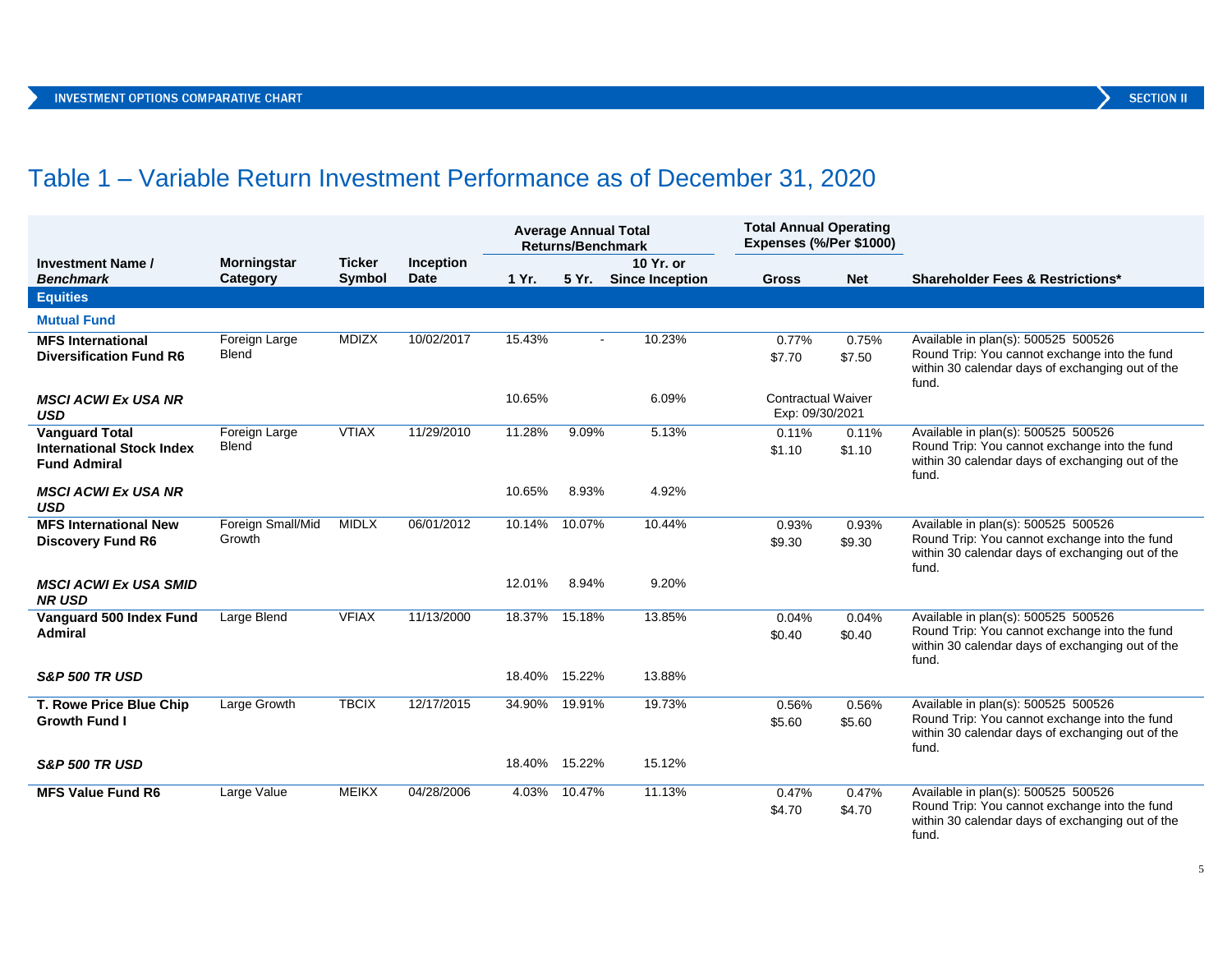|                                                                 |                           |               |             |               | <b>Average Annual Total</b><br><b>Returns/Benchmark</b> |                       | <b>Total Annual Operating</b><br>Expenses (%/Per \$1000) |                 |                                                                                                                                                                                  |
|-----------------------------------------------------------------|---------------------------|---------------|-------------|---------------|---------------------------------------------------------|-----------------------|----------------------------------------------------------|-----------------|----------------------------------------------------------------------------------------------------------------------------------------------------------------------------------|
| <b>Investment Name /</b>                                        | <b>Morningstar</b>        | <b>Ticker</b> | Inception   |               |                                                         | 10 Yr. or             |                                                          |                 |                                                                                                                                                                                  |
| <b>Benchmark</b>                                                | Category                  | <b>Symbol</b> | <b>Date</b> | 1 Yr.         |                                                         | 5 Yr. Since Inception | <b>Gross</b>                                             | <b>Net</b>      | <b>Shareholder Fees &amp; Restrictions*</b>                                                                                                                                      |
| <b>Russell 1000 Value TR</b><br><b>USD</b>                      |                           |               |             | 2.80%         | 9.74%                                                   | 10.50%                |                                                          |                 |                                                                                                                                                                                  |
| <b>Vanguard Mid-Cap Index</b><br><b>Fund Admiral</b>            | Mid-Cap Blend             | <b>VIMAX</b>  | 11/12/2001  | 18.24%        | 13.28%                                                  | 12.40%                | 0.05%<br>\$0.50                                          | 0.05%<br>\$0.50 | Available in plan(s): 500525 500526<br>Round Trip: You cannot exchange into the fund<br>within 30 calendar days of exchanging out of the<br>fund.                                |
| <b>CRSP US Mid Cap TR</b><br>USD                                |                           |               |             | 18.24% 13.30% |                                                         | 12.52%                |                                                          |                 |                                                                                                                                                                                  |
| <b>Carillon Eagle Mid Cap</b><br><b>Growth Fund R6</b>          | Mid-Cap Growth            | <b>HRAUX</b>  | 08/15/2011  | 40.34%        | 20.02%                                                  | 17.25%                | 0.65%<br>\$6.50                                          | 0.65%<br>\$6.50 | Available in plan(s): 500525 500526<br>Round Trip: You cannot exchange into the fund<br>within 30 calendar days of exchanging out of the<br>fund.                                |
| <b>Russell Mid Cap Growth</b><br>TR USD                         |                           |               |             | 35.59%        | 18.66%                                                  | 16.49%                |                                                          |                 |                                                                                                                                                                                  |
| <b>MFS Mid Cap Value Fund</b><br>R6                             | Mid-Cap Value             | <b>MVCKX</b>  | 02/01/2013  | 4.40%         | 9.87%                                                   | 10.47%                | 0.68%<br>\$6.80                                          | 0.68%<br>\$6.80 | Available in plan(s): 500525 500526<br>Round Trip: You cannot exchange into the fund<br>within 30 calendar days of exchanging out of the<br>fund.                                |
| <b>Russell Mid Cap Value TR</b><br><b>USD</b>                   |                           |               |             | 4.96%         | 9.73%                                                   | 10.11%                |                                                          |                 |                                                                                                                                                                                  |
| <b>Schwab Small Cap Index</b><br><b>Fund</b>                    | Small Blend               | <b>SWSSX</b>  | 05/19/1997  | 20.13%        | 13.33%                                                  | 11.43%                | 0.04%<br>\$0.40                                          | 0.04%<br>\$0.40 | Available in plan(s): 500525 500526<br>Round Trip: You cannot exchange into the fund<br>within 30 calendar days of exchanging out of the<br>fund.                                |
| <b>Russell 2000 TR USD</b>                                      |                           |               |             | 19.96%        | 13.26%                                                  | 11.20%                |                                                          |                 |                                                                                                                                                                                  |
| <b>Principal Small Cap</b><br><b>Growth Fund I R6</b>           | Small Growth              | <b>PCSMX</b>  | 11/25/2014  | 42.27%        | 19.93%                                                  | 16.50%                | 0.88%<br>\$8.80                                          | 0.86%<br>\$8.60 | Available in plan(s): 500525 500526<br>Round Trip: You cannot exchange into the fund<br>within 30 calendar days of exchanging out of the<br>fund.                                |
| <b>Russell 2000 Growth TR</b><br><b>USD</b>                     |                           |               |             | 34.63%        | 16.36%                                                  | 13.35%                | <b>Contractual Waiver</b><br>Exp: 02/28/2021             |                 |                                                                                                                                                                                  |
| <b>Undiscovered Managers</b><br><b>Behavioral Value Fund R6</b> | <b>Small Value</b>        | <b>UBVFX</b>  | 04/30/2013  | 3.62%         | 8.28%                                                   | 9.32%                 | 0.86%<br>\$8.60                                          | 0.80%<br>\$8.00 | Available in plan(s): 500525 500526<br>Round Trip: You cannot exchange into the fund<br>within 30 calendar days of exchanging out of the<br>fund.                                |
| <b>Russell 2000 Value TR</b><br>USD                             |                           |               |             | 4.63%         | 9.65%                                                   | 8.30%                 | <b>Contractual Waiver</b><br>Exp: 12/31/2021             |                 |                                                                                                                                                                                  |
| <b>Variable Annuity</b>                                         |                           |               |             |               |                                                         |                       |                                                          |                 |                                                                                                                                                                                  |
| <b>CREF Stock Account R2</b>                                    | Allocation-85%+<br>Equity | <b>QCSTPX</b> | 04/24/2015  | 17.84%        | 12.76%                                                  | 10.60%                | 0.39%<br>\$3.90                                          | 0.39%<br>\$3.90 | Available in all plans.<br>An annual plan servicing credit of 00.20% is<br>credited on a quarterly basis. Applies to all plans.<br>Round Trip: If a round trip is made within 60 |
| <b>Morningstar Aggressive</b><br><b>Target Risk TR USD</b>      |                           |               |             |               | 13.26% 12.20%                                           | 9.76%                 |                                                          |                 | calendar days, exchanges into the same account<br>will be restricted for 90 calendar days.                                                                                       |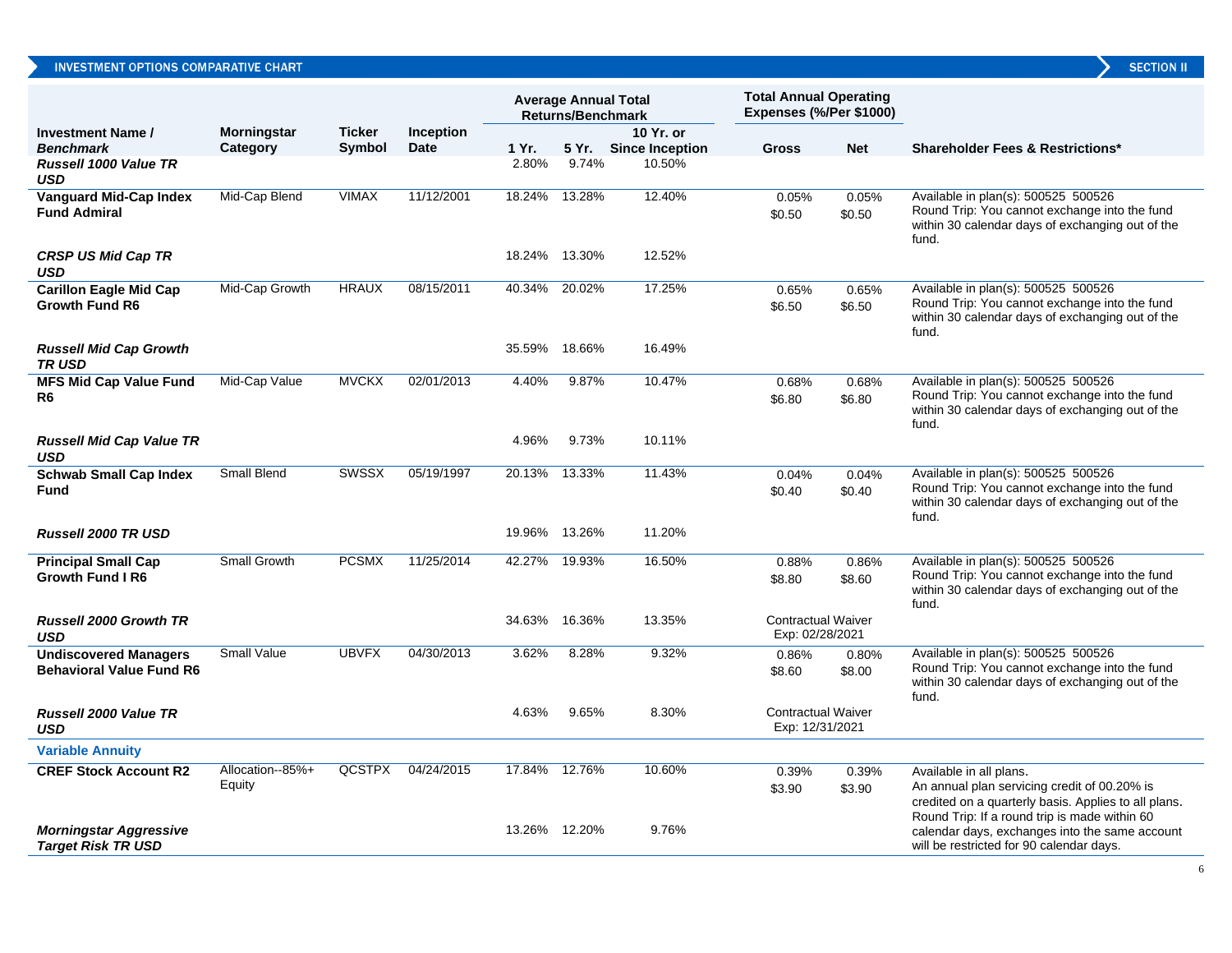|                                                                                              |                               |               |                  |               | <b>Average Annual Total</b><br><b>Returns/Benchmark</b> |                        | <b>Total Annual Operating</b><br>Expenses (%/Per \$1000) |                 |                                                                                                                                                                                    |
|----------------------------------------------------------------------------------------------|-------------------------------|---------------|------------------|---------------|---------------------------------------------------------|------------------------|----------------------------------------------------------|-----------------|------------------------------------------------------------------------------------------------------------------------------------------------------------------------------------|
| <b>Investment Name /</b>                                                                     | Morningstar                   | <b>Ticker</b> | <b>Inception</b> |               |                                                         | 10 Yr. or              |                                                          |                 |                                                                                                                                                                                    |
| <b>Benchmark</b>                                                                             | Category                      | <b>Symbol</b> | <b>Date</b>      | 1 Yr.         | 5 Yr. 1                                                 | <b>Since Inception</b> | <b>Gross</b>                                             | <b>Net</b>      | <b>Shareholder Fees &amp; Restrictions*</b>                                                                                                                                        |
| <b>TIAA Access Account -</b><br><b>TIAA-CREF International</b><br><b>Equity Fund Level 3</b> | Foreign Large<br><b>Blend</b> | W311#         | 02/01/2007       | 15.30%        | 7.35%                                                   | 4.67%                  | 0.93%<br>\$9.30                                          | 0.93%<br>\$9.30 | Available in plan(s): 104220 104219<br>Round Trip: You cannot transfer into the account<br>within 30 calendar days of transferring out.                                            |
| <b>MSCI EAFE NR USD</b>                                                                      |                               |               |                  | 7.82%         | 7.45%                                                   | 5.51%                  | <b>Contractual Cap</b><br>Exp: 02/28/2021                |                 |                                                                                                                                                                                    |
| <b>CREF Equity Index</b><br><b>Account R2</b>                                                | Large Blend                   | QCEQPX        | 04/24/2015       |               | 20.56% 15.12%                                           | 13.43%                 | 0.29%<br>\$2.90                                          | 0.29%<br>\$2.90 | Available in plan(s): 104220 104219<br>Round Trip: If a round trip is made within 60<br>calendar days, exchanges into the same account<br>will be restricted for 90 calendar days. |
| <b>Russell 3000 TR USD</b>                                                                   |                               |               |                  | 20.89% 15.43% |                                                         | 13.79%                 |                                                          |                 |                                                                                                                                                                                    |
| <b>TIAA Access Account -</b><br><b>TIAA-CREF Equity Index</b><br><b>Fund Level 3</b>         | Large Blend                   | W322#         | 02/01/2007       | 20.28% 14.88% |                                                         | 13.24%                 | 0.50%<br>\$5.00                                          | 0.50%<br>\$5.00 | Available in plan(s): 104220 104219<br>Round Trip: You cannot transfer into the account<br>within 30 calendar days of transferring out.                                            |
| <b>Russell 3000 TR USD</b>                                                                   |                               |               |                  | 20.89% 15.43% |                                                         | 13.79%                 | <b>Contractual Cap</b><br>Exp: 02/28/2021                |                 |                                                                                                                                                                                    |
| <b>TIAA Access Account -</b><br><b>TIAA-CREF Growth &amp;</b><br><b>Income Fund Level 3</b>  | Large Blend                   | W313#         | 02/01/2007       | 19.99% 13.93% |                                                         | 13.28%                 | 0.86%<br>\$8.60                                          | 0.86%<br>\$8.60 | Available in plan(s): 104220 104219<br>Round Trip: You cannot transfer into the account<br>within 30 calendar days of transferring out.                                            |
| <b>S&amp;P 500 TR USD</b>                                                                    |                               |               |                  | 18.40% 15.22% |                                                         | 13.88%                 | <b>Contractual Cap</b><br>Exp: 02/28/2021                |                 |                                                                                                                                                                                    |
| <b>TIAA Access Account -</b><br><b>TIAA-CREF Social Choice</b><br><b>Equity Fund Level 3</b> | Large Blend                   | W315#         | 02/01/2007       | 19.80% 14.94% |                                                         | 12.55%                 | 0.62%<br>\$6.20                                          | 0.62%<br>\$6.20 | Available in plan(s): 104220 104219<br>Round Trip: You cannot transfer into the account<br>within 30 calendar days of transferring out.                                            |
| <b>Russell 3000 TR USD</b>                                                                   |                               |               |                  | 20.89% 15.43% |                                                         | 13.79%                 | <b>Contractual Cap</b><br>Exp: 02/28/2021                |                 |                                                                                                                                                                                    |
| <b>CREF Growth Account R2</b>                                                                | Large Growth                  | QCGRPX        | 04/24/2015       | 40.68% 19.57% |                                                         | 16.68%                 | 0.32%<br>\$3.20                                          | 0.32%<br>\$3.20 | Available in plan(s): 104220 104219<br>Round Trip: If a round trip is made within 60<br>calendar days, exchanges into the same account<br>will be restricted for 90 calendar days. |
| <b>Russell 1000 Growth TR</b><br><b>USD</b>                                                  |                               |               |                  | 38.49% 21.00% |                                                         | 17.21%                 |                                                          |                 |                                                                                                                                                                                    |
| <b>TIAA Access Account -</b><br><b>TIAA-CREF Large-Cap</b><br><b>Growth Fund Level 3</b>     | Large Growth                  | W334#         | 02/01/2007       |               | 43.59% 19.72%                                           | 17.11%                 | 0.87%<br>\$8.70                                          | 0.87%<br>\$8.70 | Available in plan(s): 104220 104219<br>Round Trip: You cannot transfer into the account<br>within 30 calendar days of transferring out.                                            |
| <b>Russell 1000 Growth TR</b><br><b>USD</b>                                                  |                               |               |                  | 38.49% 21.00% |                                                         | 17.21%                 | <b>Contractual Cap</b><br>Exp: 02/28/2021                |                 |                                                                                                                                                                                    |
| <b>TIAA Access Account -</b><br><b>TIAA-CREF Large-Cap</b><br><b>Value Fund Level 3</b>      | Large Value                   | W314#         | 02/01/2007       | 3.13%         | 8.38%                                                   | 8.73%                  | 0.86%<br>\$8.60                                          | 0.86%<br>\$8.60 | Available in plan(s): 104220 104219<br>Round Trip: You cannot transfer into the account<br>within 30 calendar days of transferring out.                                            |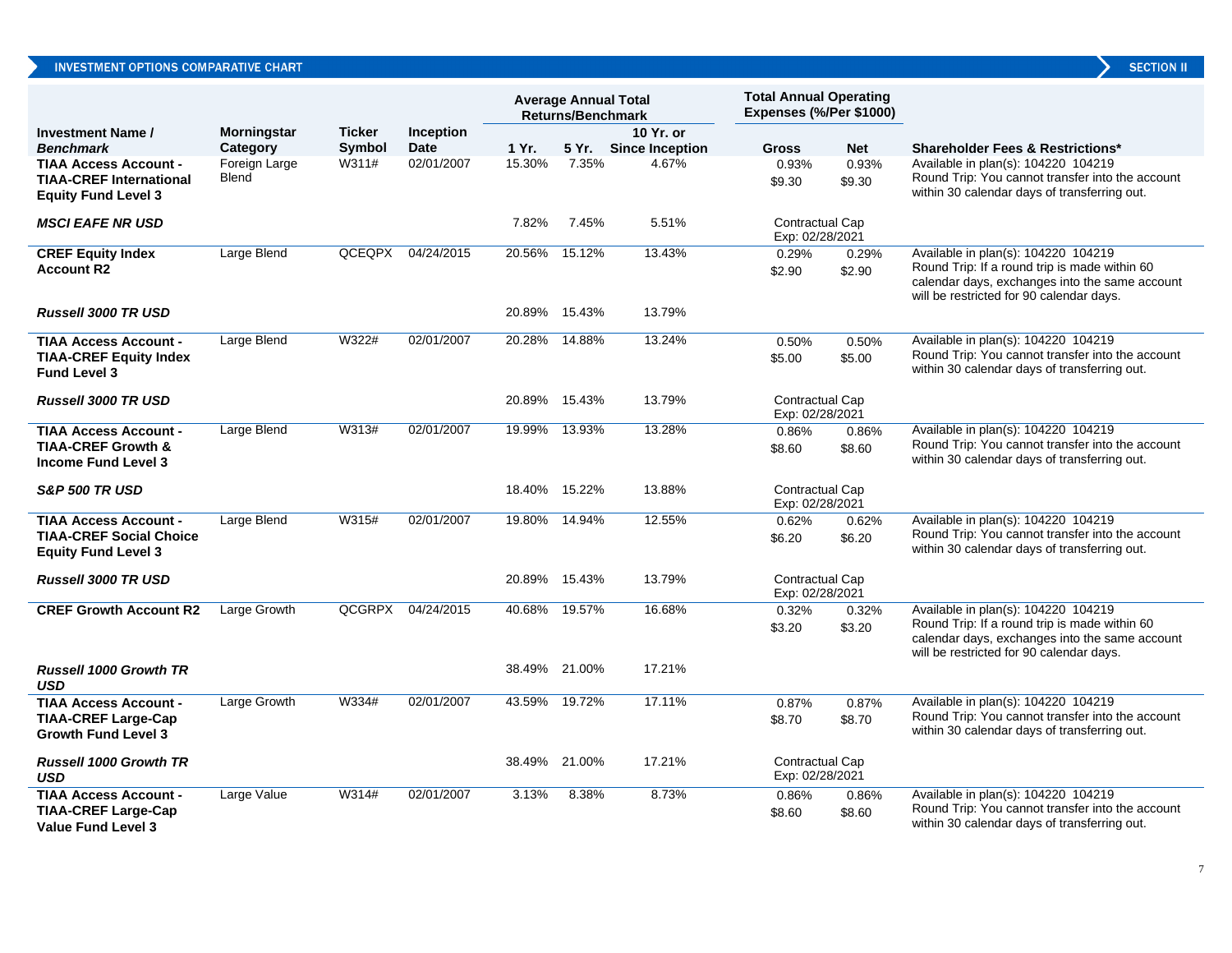|                                                                                                 |                    |               |                  |                | <b>Average Annual Total</b><br><b>Returns/Benchmark</b> |                                  | <b>Total Annual Operating</b><br>Expenses (%/Per \$1000) |                 |                                                                                                                                                                                    |
|-------------------------------------------------------------------------------------------------|--------------------|---------------|------------------|----------------|---------------------------------------------------------|----------------------------------|----------------------------------------------------------|-----------------|------------------------------------------------------------------------------------------------------------------------------------------------------------------------------------|
| <b>Investment Name /</b>                                                                        | <b>Morningstar</b> | <b>Ticker</b> | <b>Inception</b> |                |                                                         | 10 Yr. or                        |                                                          |                 |                                                                                                                                                                                    |
| <b>Benchmark</b><br>Russell 1000 Value TR<br><b>USD</b>                                         | Category           | <b>Symbol</b> | <b>Date</b>      | 1 Yr.<br>2.80% | 5 Yr.<br>9.74%                                          | <b>Since Inception</b><br>10.50% | <b>Gross</b><br>Contractual Cap<br>Exp: 02/28/2021       | <b>Net</b>      | <b>Shareholder Fees &amp; Restrictions*</b>                                                                                                                                        |
| <b>TIAA Access Account -</b><br><b>TIAA-CREF Mid-Cap</b><br><b>Growth Fund Level 3</b>          | Mid-Cap Growth     | W316#         | 02/01/2007       | 44.68%         | 17.50%                                                  | 13.62%                           | 0.93%<br>\$9.30                                          | 0.93%<br>\$9.30 | Available in plan(s): 104220 104219<br>Round Trip: You cannot transfer into the account<br>within 30 calendar days of transferring out.                                            |
| <b>Russell Mid Cap Growth</b><br><b>TRUSD</b>                                                   |                    |               |                  | 35.59%         | 18.66%                                                  | 15.04%                           | Contractual Cap<br>Exp: 02/28/2021                       |                 |                                                                                                                                                                                    |
| <b>TIAA Access Account -</b><br><b>TIAA-CREF Mid-Cap</b><br><b>Value Fund Level 3</b>           | Mid-Cap Value      | W317#         | 02/01/2007       | $-4.62%$       | 5.92%                                                   | 7.73%                            | 0.89%<br>\$8.90                                          | 0.89%<br>\$8.90 | Available in plan(s): 104220 104219<br>Round Trip: You cannot transfer into the account<br>within 30 calendar days of transferring out.                                            |
| <b>Russell Mid Cap Value TR</b><br><b>USD</b>                                                   |                    |               |                  | 4.96%          | 9.73%                                                   | 10.49%                           | Contractual Cap<br>Exp: 02/28/2021                       |                 |                                                                                                                                                                                    |
| <b>TIAA Access Account -</b><br><b>TIAA-CREF Real Estate</b><br><b>Securities Fund Level 3</b>  | <b>Real Estate</b> | W330#         | 02/01/2007       | 0.87%          | 7.88%                                                   | 9.55%                            | 0.95%<br>\$9.50                                          | 0.95%<br>\$9.50 | Available in plan(s): 104220 104219<br>Round Trip: You cannot transfer into the account<br>within 30 calendar days of transferring out.                                            |
| <b>FTSE Nareit All Equity</b><br><b>REITs TRUSD</b>                                             |                    |               |                  | $-5.12%$       | 6.70%                                                   | 9.27%                            | Contractual Cap<br>Exp: 07/31/2021                       |                 |                                                                                                                                                                                    |
| <b>TIAA Access Account -</b><br><b>TIAA-CREF Small-Cap</b><br><b>Blend Index Fund Level 3</b>   | Small Blend        | W328#         | 02/01/2007       | 19.61%         | 12.92%                                                  | 10.89%                           | 0.51%<br>\$5.10                                          | 0.51%<br>\$5.10 | Available in plan(s): 104220 104219<br>Round Trip: You cannot transfer into the account<br>within 30 calendar days of transferring out.                                            |
| <b>Russell 2000 TR USD</b>                                                                      |                    |               |                  | 19.96%         | 13.26%                                                  | 11.20%                           | Contractual Cap<br>Exp: 02/28/2021                       |                 |                                                                                                                                                                                    |
| <b>TIAA Access Account -</b><br><b>TIAA-CREF Quant Small-</b><br><b>Cap Equity Fund Level 3</b> | Small Blend        | W318#         | 02/01/2007       | 12.31%         | 10.66%                                                  | 10.30%                           | 0.87%<br>\$8.70                                          | 0.87%<br>\$8.70 | Available in plan(s): 104220 104219<br>Round Trip: You cannot transfer into the account<br>within 30 calendar days of transferring out.                                            |
| Russell 2000 TR USD                                                                             |                    |               |                  | 19.96%         | 13.26%                                                  | 11.20%                           | Contractual Cap<br>Exp: 02/28/2021                       |                 |                                                                                                                                                                                    |
| <b>CREF Global Equities</b><br><b>Account R2</b>                                                | <b>World Stock</b> | <b>QCGLPX</b> | 04/24/2015       | 22.68%         | 12.53%                                                  | 10.04%                           | 0.36%<br>\$3.60                                          | 0.36%<br>\$3.60 | Available in plan(s): 104220 104219<br>Round Trip: If a round trip is made within 60<br>calendar days, exchanges into the same account<br>will be restricted for 90 calendar days. |
| <b>MSCI ACWI NR USD</b>                                                                         |                    |               |                  |                | 16.25% 12.26%                                           | 9.13%                            |                                                          |                 |                                                                                                                                                                                    |
| <b>Fixed Income</b>                                                                             |                    |               |                  |                |                                                         |                                  |                                                          |                 |                                                                                                                                                                                    |

**Mutual Fund**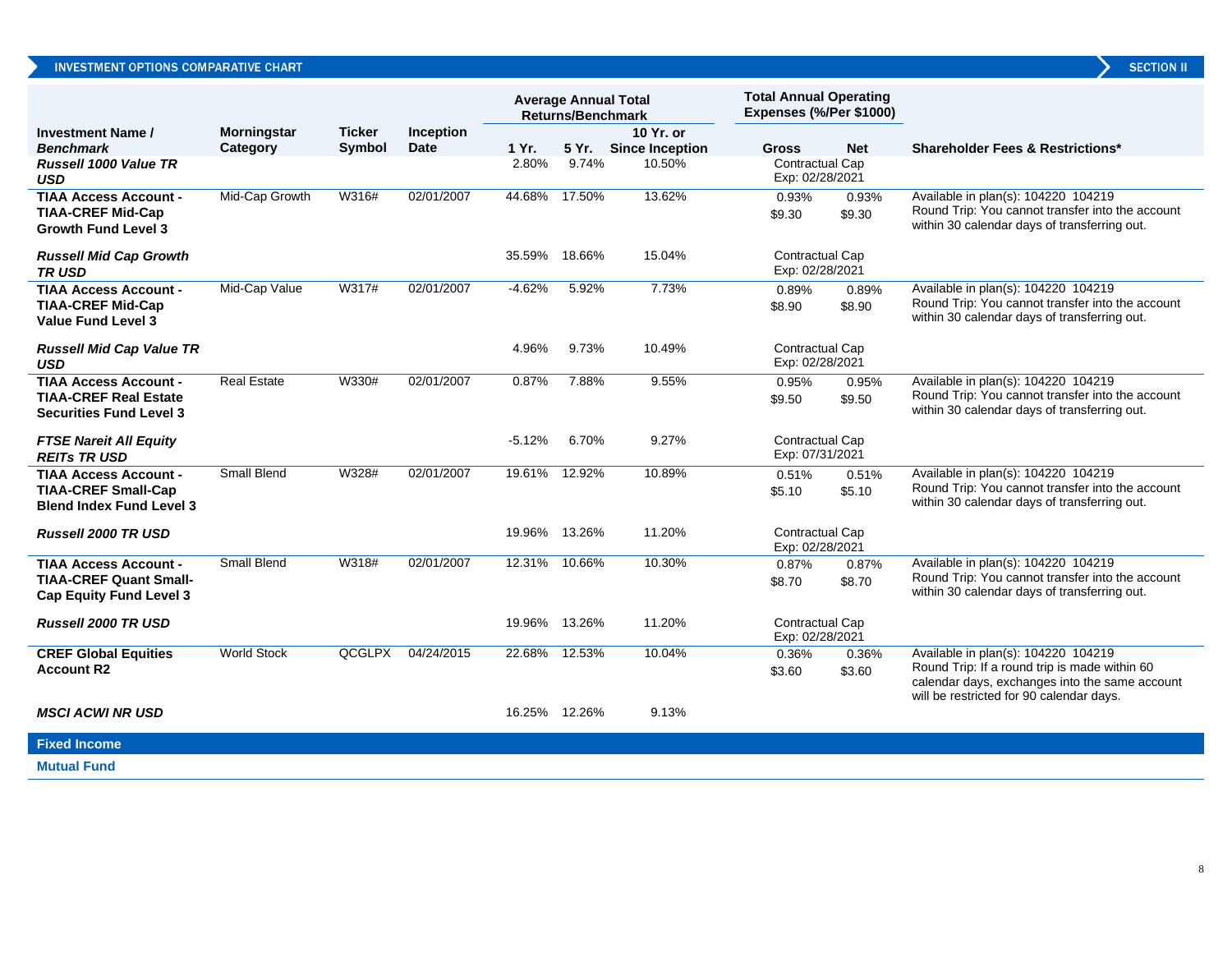| <b>SECTION</b> |  |
|----------------|--|
|                |  |
|                |  |

|                                                                                                |                                |               |                  | <b>Average Annual Total</b><br><b>Returns/Benchmark</b> |       | <b>Total Annual Operating</b><br>Expenses (%/Per \$1000) |                                              |                  |                                                                                                                                                                                    |
|------------------------------------------------------------------------------------------------|--------------------------------|---------------|------------------|---------------------------------------------------------|-------|----------------------------------------------------------|----------------------------------------------|------------------|------------------------------------------------------------------------------------------------------------------------------------------------------------------------------------|
| <b>Investment Name /</b>                                                                       | <b>Morningstar</b>             | <b>Ticker</b> | <b>Inception</b> |                                                         |       | 10 Yr. or                                                |                                              |                  |                                                                                                                                                                                    |
| <b>Benchmark</b>                                                                               | Category                       | Symbol        | <b>Date</b>      | 1 Yr.                                                   |       | 5 Yr. Since Inception                                    | <b>Gross</b>                                 | <b>Net</b>       | <b>Shareholder Fees &amp; Restrictions*</b>                                                                                                                                        |
| <b>Western Asset Core Plus</b><br><b>Bond Fund Institutional</b>                               | Intermediate<br>Core-Plus Bond | <b>WACPX</b>  | 07/08/1998       | 9.39%                                                   | 6.28% | 5.41%                                                    | 0.52%<br>\$5.20                              | 0.45%<br>\$4.50  | Available in plan(s): 500525 500526<br>An annual plan servicing credit of 00.15% is<br>credited on a quarterly basis. This applies to plan<br>$(s)$ : 500525 500526                |
| <b>BBgBarc US Agg Bond</b><br><b>TRUSD</b>                                                     |                                |               |                  | 7.51%                                                   | 4.44% | 3.84%                                                    | <b>Contractual Waiver</b><br>Exp: 12/31/2021 |                  | Round Trip: You cannot exchange into the fund<br>within 30 calendar days of exchanging out of the<br>fund.                                                                         |
| <b>Vanguard Total Bond</b><br><b>Market Index Fund</b><br><b>Admiral</b>                       | Intermediate-<br>Term Bond     | <b>VBTLX</b>  | 11/12/2001       | 7.72%                                                   | 4.46% | 3.80%                                                    | 0.05%<br>\$0.50                              | 0.05%<br>\$0.50  | Available in plan(s): 500525 500526<br>Round Trip: You cannot exchange into the fund<br>within 30 calendar days of exchanging out of the<br>fund.                                  |
| <b>Bloomberg Barclays US</b><br><b>Aggregate Float Adjusted</b><br><b>TRUSD</b>                |                                |               |                  | 7.75%                                                   | 4.53% | 3.89%                                                    |                                              |                  |                                                                                                                                                                                    |
| <b>PIMCO Income Fund</b><br>Institutional                                                      | <b>Multisector Bond</b>        | <b>PIMIX</b>  | 03/30/2007       | 5.80%                                                   | 6.30% | 7.36%                                                    | 1.09%<br>\$10.90                             | 1.09%<br>\$10.90 | Available in plan(s): 500525 500526<br>Round Trip: You cannot exchange into the fund<br>within 30 calendar days of exchanging out of the<br>fund.                                  |
| <b>BBgBarc US Agg Bond</b><br><b>TRUSD</b>                                                     |                                |               |                  | 7.51%                                                   | 4.44% | 3.84%                                                    |                                              |                  |                                                                                                                                                                                    |
| <b>Lord Abbett Short</b><br><b>Duration Income Fund R6</b>                                     | Short-Term Bond                | LDLVX         | 06/30/2015       | 3.21%                                                   | 3.44% | 2.99%                                                    | 0.34%<br>\$3.40                              | 0.34%<br>\$3.40  | Available in plan(s): 500525 500526<br>Round Trip: You cannot exchange into the fund<br>within 30 calendar days of exchanging out of the<br>fund.                                  |
| ICE BofA 1-3 Year US<br>Corporate                                                              |                                |               |                  | 4.16%                                                   | 3.09% | 2.81%                                                    |                                              |                  |                                                                                                                                                                                    |
| <b>Variable Annuity</b>                                                                        |                                |               |                  |                                                         |       |                                                          |                                              |                  |                                                                                                                                                                                    |
| <b>CREF Inflation-Linked</b><br><b>Bond Account R2</b>                                         | Inflation-Protected<br>Bond    | <b>QCILPX</b> | 04/24/2015       | 7.96%                                                   | 3.91% | 3.03%                                                    | 0.29%<br>\$2.90                              | 0.29%<br>\$2.90  | Available in plan(s): 104220 104219<br>Round Trip: If a round trip is made within 60<br>calendar days, exchanges into the same account<br>will be restricted for 90 calendar days. |
| <b>Bloomberg Barclays US</b><br><b>Treasury Inflation Notes</b><br>1-10 Yr TR USD              |                                |               |                  | 8.39%                                                   | 4.13% | 2.88%                                                    |                                              |                  |                                                                                                                                                                                    |
| <b>TIAA Access Account -</b><br><b>TIAA-CREF Inflation-</b><br><b>Linked Bond Fund Level 3</b> | Inflation-Protected<br>Bond    | W332#         | 02/01/2007       | 7.61%                                                   | 3.40% | 2.62%                                                    | 0.71%<br>\$7.10                              | 0.71%<br>\$7.10  | Available in plan(s): 104220 104219<br>Round Trip: You cannot transfer into the account<br>within 30 calendar days of transferring out.                                            |
| <b>Bloomberg Barclays US</b><br><b>Treasury Inflation Notes</b><br><b>1-10 Yr TR USD</b>       |                                |               |                  | 8.39%                                                   | 4.13% | 2.88%                                                    | Contractual Cap<br>Exp: 07/31/2021           |                  |                                                                                                                                                                                    |
| <b>TIAA Access Account -</b><br><b>TIAA-CREF Core Bond</b><br><b>Fund Level 3</b>              | Intermediate<br>Core-Plus Bond | W331#         | 02/01/2007       | 7.39%                                                   | 4.58% | 3.99%                                                    | 0.75%<br>\$7.50                              | 0.75%<br>\$7.50  | Available in plan(s): 104220 104219<br>Round Trip: You cannot transfer into the account<br>within 30 calendar days of transferring out.                                            |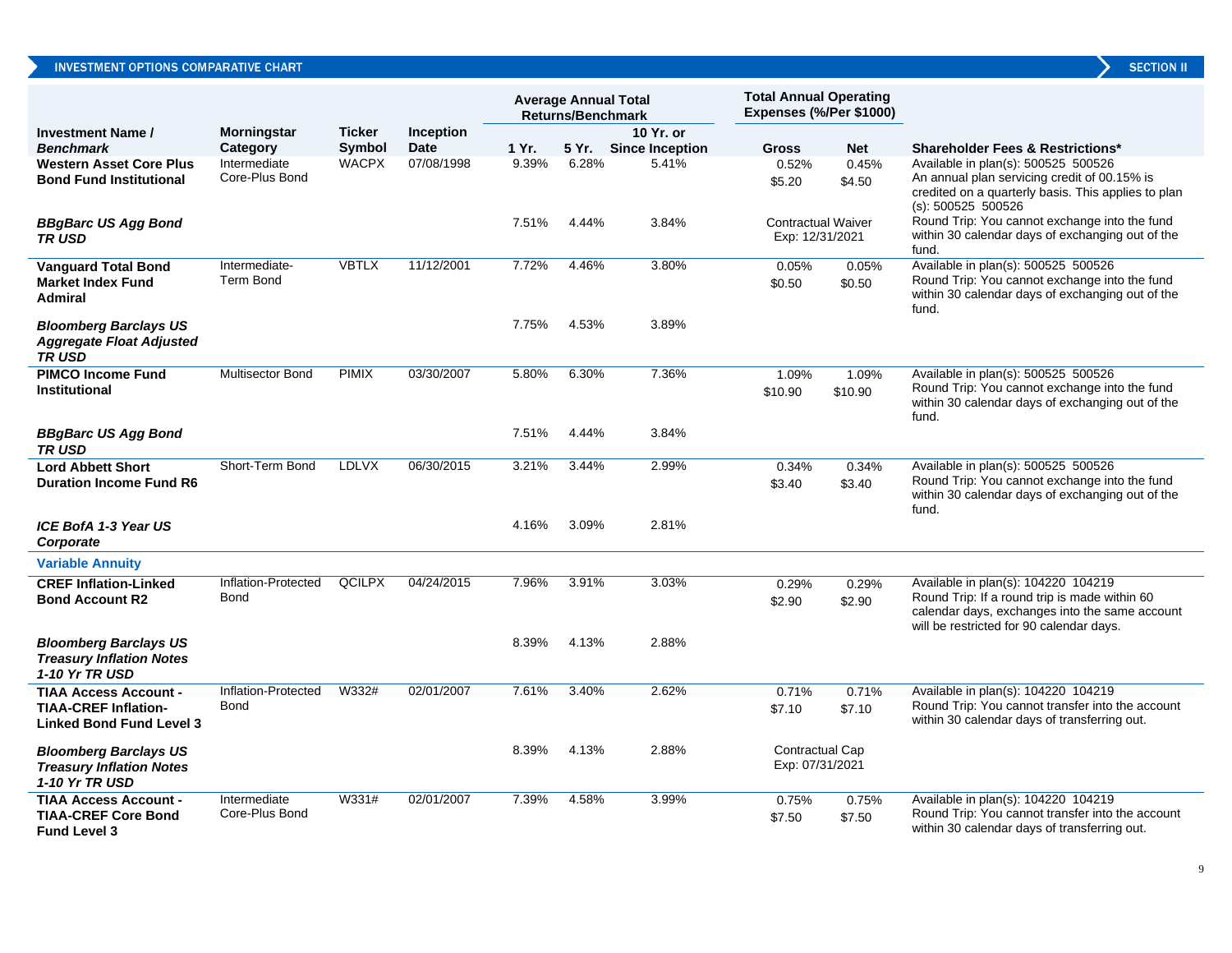#### INVESTMENT OPTIONS COMPARATIVE CHART

|                                                                                                                                                                              |                                   |               |                   |          | <b>Average Annual Total</b><br><b>Returns/Benchmark</b> |                        | <b>Total Annual Operating</b><br>Expenses (%/Per \$1000) |                 |                                                                                                                                                                                    |
|------------------------------------------------------------------------------------------------------------------------------------------------------------------------------|-----------------------------------|---------------|-------------------|----------|---------------------------------------------------------|------------------------|----------------------------------------------------------|-----------------|------------------------------------------------------------------------------------------------------------------------------------------------------------------------------------|
| <b>Investment Name /</b>                                                                                                                                                     | <b>Morningstar</b>                | <b>Ticker</b> | <b>Inception</b>  |          |                                                         | 10 Yr. or              |                                                          |                 |                                                                                                                                                                                    |
| <b>Benchmark</b>                                                                                                                                                             | Category                          | Symbol        | Date              | 1 Yr.    | 5 Yr.                                                   | <b>Since Inception</b> | Gross                                                    | <b>Net</b>      | <b>Shareholder Fees &amp; Restrictions*</b>                                                                                                                                        |
| <b>Bloomberg Barclays US</b><br><b>Aggregate Bond TR USD</b>                                                                                                                 |                                   |               |                   | 7.51%    | 4.44%                                                   | 3.84%                  | <b>Contractual Cap</b><br>Exp: 07/31/2021                |                 |                                                                                                                                                                                    |
| <b>TIAA Access Account -</b><br><b>TIAA-CREF Core Plus</b><br><b>Bond Fund Level 3</b>                                                                                       | Intermediate<br>Core-Plus Bond    | W336#         | 02/01/2007        | 7.49%    | 4.81%                                                   | 4.25%                  | 0.75%<br>\$7.50                                          | 0.75%<br>\$7.50 | Available in plan(s): 104220 104219<br>Round Trip: You cannot transfer into the account<br>within 30 calendar days of transferring out.                                            |
| <b>Bloomberg Barclays US</b><br><b>Aggregate Bond TR USD</b>                                                                                                                 |                                   |               |                   | 7.51%    | 4.44%                                                   | 3.84%                  | <b>Contractual Cap</b><br>Exp: 07/31/2021                |                 |                                                                                                                                                                                    |
| <b>CREF Bond Market</b><br><b>Account R2</b>                                                                                                                                 | Intermediate-<br><b>Term Bond</b> | QCBMPX        | 04/24/2015        | 7.85%    | 4.75%                                                   | 3.96%                  | 0.32%<br>\$3.20                                          | 0.32%<br>\$3.20 | Available in plan(s): 104220 104219<br>Round Trip: If a round trip is made within 60<br>calendar days, exchanges into the same account<br>will be restricted for 90 calendar days. |
| <b>Bloomberg Barclays US</b><br><b>Aggregate Bond TR USD</b>                                                                                                                 |                                   |               |                   | 7.51%    | 4.44%                                                   | 3.84%                  |                                                          |                 |                                                                                                                                                                                    |
| <b>Money Market</b>                                                                                                                                                          |                                   |               |                   |          |                                                         |                        |                                                          |                 |                                                                                                                                                                                    |
| <b>Mutual Fund</b>                                                                                                                                                           |                                   |               |                   |          |                                                         |                        |                                                          |                 |                                                                                                                                                                                    |
| <b>TIAA-CREF Money Market</b><br><b>Fund Institutional</b><br>7-day current annualized yield<br>0.00% as of<br>7-day effective annualized yield<br>$0.00\%$ as of            | Money Market-<br>Taxable          | <b>TCIXX</b>  | 07/01/1999        | 0.44%    | 1.06%                                                   | 0.54%                  | 0.13%<br>\$1.30                                          | 0.13%<br>\$1.30 | Available in plan(s): 500525 500526                                                                                                                                                |
| iMoneyNet Money Fund<br><b>Averages - All</b><br><b>Government</b>                                                                                                           |                                   |               |                   | 0.28%    | 0.80%                                                   | 0.41%                  | Contractual Cap<br>Exp: 07/31/2021                       |                 |                                                                                                                                                                                    |
| <b>Variable Annuity</b>                                                                                                                                                      |                                   |               |                   |          |                                                         |                        |                                                          |                 |                                                                                                                                                                                    |
| <b>CREF Money Market</b><br><b>Account R2</b><br>7-day current annualized yield<br>0.00% as of<br>7-day effective annualized yield<br>$0.00\%$ as of                         | Money Market-<br>Taxable          |               | QCMMPX 04/24/2015 | 0.35%    | 0.83%                                                   | 0.41%                  | 0.29%<br>\$2.90                                          | 0.29%<br>\$2.90 | Available in plan(s): 104220 104219                                                                                                                                                |
| iMoneyNet Money Fund<br><b>Averages - All</b><br>Government                                                                                                                  |                                   |               |                   | 0.28%    | 0.80%                                                   | 0.41%                  |                                                          |                 |                                                                                                                                                                                    |
| <b>TIAA Access Account -</b><br><b>TIAA-CREF Money Market</b><br><b>Fund Level 3</b><br>7-day current annualized yield<br>$0.00\%$ as of<br>7-day effective annualized yield | Money Market-<br>Taxable          | W333#         | 02/01/2007        | $-0.01%$ | 0.61%                                                   | 0.09%                  | 0.58%<br>\$5.80                                          | 0.58%<br>\$5.80 | Available in plan(s): 104220 104219                                                                                                                                                |

0.00% as of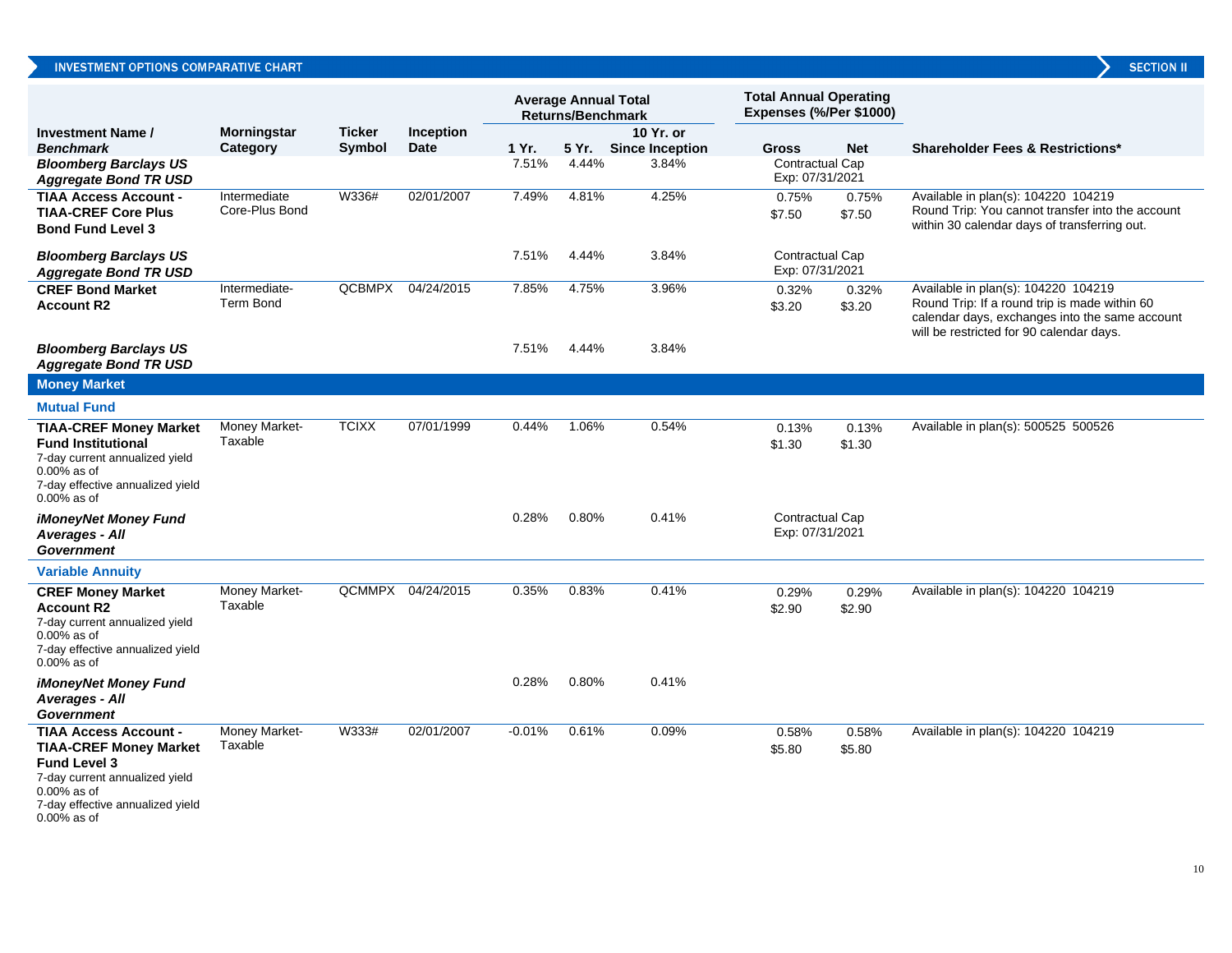#### INVESTMENT OPTIONS COMPARATIVE CHART

|                                                                                     |                                  |                                |                          | <b>Average Annual Total</b><br><b>Returns/Benchmark</b> |        | <b>Total Annual Operating</b><br>Expenses (%/Per \$1000) |                                              |                 |                                                                                                                                                   |
|-------------------------------------------------------------------------------------|----------------------------------|--------------------------------|--------------------------|---------------------------------------------------------|--------|----------------------------------------------------------|----------------------------------------------|-----------------|---------------------------------------------------------------------------------------------------------------------------------------------------|
| <b>Investment Name /</b><br><b>Benchmark</b>                                        | <b>Morningstar</b><br>Category   | <b>Ticker</b><br><b>Symbol</b> | <b>Inception</b><br>Date | 1 Yr.                                                   | 5 Yr.  | 10 Yr. or<br><b>Since Inception</b>                      | <b>Gross</b>                                 | <b>Net</b>      | <b>Shareholder Fees &amp; Restrictions*</b>                                                                                                       |
| iMoneyNet Money Fund<br><b>Averages - All</b><br><b>Government</b>                  |                                  |                                |                          | 0.28%                                                   | 0.80%  | 0.41%                                                    | Contractual Cap<br>Exp: 07/31/2021           |                 |                                                                                                                                                   |
| <b>Multi-Asset</b>                                                                  |                                  |                                |                          |                                                         |        |                                                          |                                              |                 |                                                                                                                                                   |
| <b>Mutual Fund</b>                                                                  |                                  |                                |                          |                                                         |        |                                                          |                                              |                 |                                                                                                                                                   |
| <b>TIAA-CREF Lifecycle</b><br><b>Retirement Income Fund</b><br><b>Institutional</b> | Allocation--30% to<br>50% Equity | <b>TLRIX</b>                   | 11/30/2007               | 11.10%                                                  | 7.93%  | 6.81%                                                    | 0.54%<br>\$5.40                              | 0.37%<br>\$3.70 | Available in plan(s): 500525 500526<br>Round Trip: You cannot exchange into the fund<br>within 30 calendar days of exchanging out of the<br>fund. |
| <b>S&amp;P Target Date</b><br><b>Retirement Income TR</b><br>USD                    |                                  |                                |                          | 8.81%                                                   | 6.50%  | 5.47%                                                    | <b>Contractual Waiver</b><br>Exp: 09/30/2021 |                 |                                                                                                                                                   |
| <b>TIAA-CREF Lifecycle 2010</b><br><b>Fund Institutional</b>                        | Target Date 2000-<br>2010        | <b>TCTIX</b>                   | 01/17/2007               | 11.24%                                                  | 8.12%  | 7.13%                                                    | 0.52%<br>\$5.20                              | 0.37%<br>\$3.70 | Available in plan(s): 500525 500526<br>Round Trip: You cannot exchange into the fund<br>within 30 calendar days of exchanging out of the<br>fund. |
| S&P Target Date 2010 TR<br><b>USD</b>                                               |                                  |                                |                          | 9.95%                                                   | 7.22%  | 6.15%                                                    | <b>Contractual Waiver</b><br>Exp: 09/30/2021 |                 |                                                                                                                                                   |
| <b>TIAA-CREF Lifecycle 2015</b><br><b>Fund Institutional</b>                        | Target-Date 2015                 | <b>TCNIX</b>                   | 01/17/2007               | 11.80%                                                  | 8.57%  | 7.53%                                                    | 0.52%<br>\$5.20                              | 0.38%<br>\$3.80 | Available in plan(s): 500525 500526<br>Round Trip: You cannot exchange into the fund<br>within 30 calendar days of exchanging out of the<br>fund. |
| S&P Target Date 2015 TR<br>USD                                                      |                                  |                                |                          | 10.28%                                                  | 7.79%  | 6.77%                                                    | <b>Contractual Waiver</b><br>Exp: 09/30/2021 |                 |                                                                                                                                                   |
| <b>TIAA-CREF Lifecycle 2020</b><br><b>Fund Institutional</b>                        | Target-Date 2020                 | <b>TCWIX</b>                   | 01/17/2007               | 12.38%                                                  | 9.12%  | 8.05%                                                    | 0.53%<br>\$5.30                              | 0.39%<br>\$3.90 | Available in plan(s): 500525 500526<br>Round Trip: You cannot exchange into the fund<br>within 30 calendar days of exchanging out of the<br>fund. |
| S&P Target Date 2020 TR<br><b>USD</b>                                               |                                  |                                |                          | 10.24%                                                  | 8.29%  | 7.29%                                                    | <b>Contractual Waiver</b><br>Exp: 09/30/2021 |                 |                                                                                                                                                   |
| <b>TIAA-CREF Lifecycle 2025</b><br><b>Fund Institutional</b>                        | Target-Date 2025                 | <b>TCYIX</b>                   | 01/17/2007               | 13.44%                                                  | 9.84%  | 8.65%                                                    | 0.55%<br>\$5.50                              | 0.41%<br>\$4.10 | Available in plan(s): 500525 500526<br>Round Trip: You cannot exchange into the fund<br>within 30 calendar days of exchanging out of the<br>fund. |
| S&P Target Date 2025 TR<br><b>USD</b>                                               |                                  |                                |                          | 11.22%                                                  | 9.08%  | 7.88%                                                    | <b>Contractual Waiver</b><br>Exp: 09/30/2021 |                 |                                                                                                                                                   |
| <b>TIAA-CREF Lifecycle 2030</b><br><b>Fund Institutional</b>                        | Target-Date 2030                 | <b>TCRIX</b>                   | 01/17/2007               | 14.54%                                                  | 10.55% | 9.20%                                                    | 0.56%<br>\$5.60                              | 0.42%<br>\$4.20 | Available in plan(s): 500525 500526<br>Round Trip: You cannot exchange into the fund<br>within 30 calendar days of exchanging out of the<br>fund. |
| S&P Target Date 2030 TR<br><b>USD</b>                                               |                                  |                                |                          | 11.91%                                                  | 9.78%  | 8.41%                                                    | <b>Contractual Waiver</b><br>Exp: 09/30/2021 |                 |                                                                                                                                                   |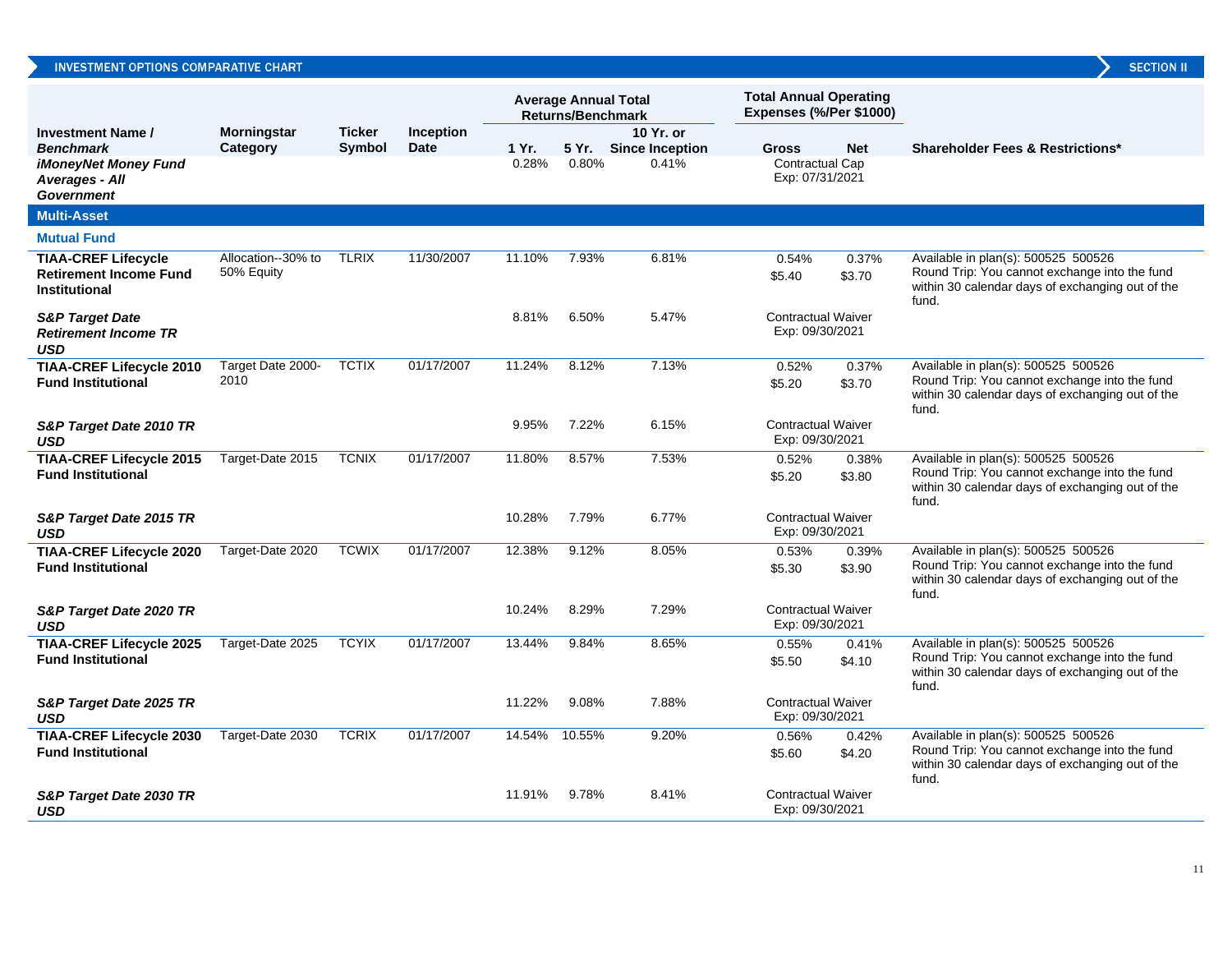|                                                              |                    |               |                  | <b>Average Annual Total</b><br><b>Returns/Benchmark</b> |               | <b>Total Annual Operating</b><br>Expenses (%/Per \$1000) |                                              |                 |                                                                                                                                                   |
|--------------------------------------------------------------|--------------------|---------------|------------------|---------------------------------------------------------|---------------|----------------------------------------------------------|----------------------------------------------|-----------------|---------------------------------------------------------------------------------------------------------------------------------------------------|
| <b>Investment Name /</b>                                     | <b>Morningstar</b> | <b>Ticker</b> | <b>Inception</b> |                                                         |               | 10 Yr. or                                                |                                              |                 |                                                                                                                                                   |
| <b>Benchmark</b>                                             | Category           | Symbol        | <b>Date</b>      | 1 Yr.                                                   |               | 5 Yr. Since Inception                                    | <b>Gross</b>                                 | Net             | <b>Shareholder Fees &amp; Restrictions*</b>                                                                                                       |
| <b>TIAA-CREF Lifecycle 2035</b><br><b>Fund Institutional</b> | Target-Date 2035   | <b>TCIIX</b>  | 01/17/2007       |                                                         | 15.48% 11.22% | 9.71%                                                    | 0.58%<br>\$5.80                              | 0.43%<br>\$4.30 | Available in plan(s): 500525 500526<br>Round Trip: You cannot exchange into the fund<br>within 30 calendar days of exchanging out of the<br>fund. |
| S&P Target Date 2035 TR<br><b>USD</b>                        |                    |               |                  |                                                         | 12.79% 10.47% | 8.91%                                                    | <b>Contractual Waiver</b><br>Exp: 09/30/2021 |                 |                                                                                                                                                   |
| <b>TIAA-CREF Lifecycle 2040</b><br><b>Fund Institutional</b> | Target-Date 2040   | <b>TCOIX</b>  | 01/17/2007       | 16.44%                                                  | 11.84%        | 10.13%                                                   | 0.60%<br>\$6.00                              | 0.44%<br>\$4.40 | Available in plan(s): 500525 500526<br>Round Trip: You cannot exchange into the fund<br>within 30 calendar days of exchanging out of the<br>fund. |
| S&P Target Date 2040 TR<br>USD                               |                    |               |                  | 13.37%                                                  | 10.95%        | 9.26%                                                    | <b>Contractual Waiver</b><br>Exp: 09/30/2021 |                 |                                                                                                                                                   |
| <b>TIAA-CREF Lifecycle 2045</b>                              | Target-Date 2045   | <b>TTFIX</b>  | 11/30/2007       |                                                         | 17.31% 12.26% | 10.33%                                                   | 0.61%                                        | 0.45%           | Available in plan(s): 500525 500526                                                                                                               |
| <b>Fund Institutional</b>                                    |                    |               |                  |                                                         |               |                                                          | \$6.10                                       | \$4.50          | Round Trip: You cannot exchange into the fund<br>within 30 calendar days of exchanging out of the<br>fund.                                        |
| S&P Target Date 2045 TR<br><b>USD</b>                        |                    |               |                  |                                                         | 13.66% 11.24% | 9.49%                                                    | <b>Contractual Waiver</b><br>Exp: 09/30/2021 |                 |                                                                                                                                                   |
| <b>TIAA-CREF Lifecycle 2050</b><br><b>Fund Institutional</b> | Target-Date 2050   | <b>TFTIX</b>  | 11/30/2007       | 17.44%                                                  | 12.37%        | 10.39%                                                   | 0.62%<br>\$6.20                              | 0.45%<br>\$4.50 | Available in plan(s): 500525 500526<br>Round Trip: You cannot exchange into the fund<br>within 30 calendar days of exchanging out of the<br>fund. |
| S&P Target Date 2050 TR<br>USD                               |                    |               |                  |                                                         | 13.86% 11.44% | 9.67%                                                    | <b>Contractual Waiver</b><br>Exp: 09/30/2021 |                 |                                                                                                                                                   |
| <b>TIAA-CREF Lifecycle 2055</b>                              | Target-Date 2055   | <b>TTRIX</b>  | 04/29/2011       | 17.52%                                                  | 12.48%        | 9.84%                                                    | 0.64%                                        | 0.45%           | Available in plan(s): 500525 500526                                                                                                               |
| <b>Fund Institutional</b>                                    |                    |               |                  |                                                         |               |                                                          | \$6.40                                       | \$4.50          | Round Trip: You cannot exchange into the fund<br>within 30 calendar days of exchanging out of the<br>fund.                                        |
| S&P Target Date 2055 TR<br>USD                               |                    |               |                  |                                                         | 13.86% 11.55% | 9.24%                                                    | <b>Contractual Waiver</b><br>Exp: 09/30/2021 |                 |                                                                                                                                                   |
| <b>TIAA-CREF Lifecycle 2060</b>                              | Target-Date        | <b>TLXNX</b>  | 09/26/2014       | 17.75%                                                  | 12.59%        | 10.21%                                                   | 0.72%                                        | 0.45%           | Available in plan(s): 500525 500526                                                                                                               |
| <b>Fund Institutional</b>                                    | $2060+$            |               |                  |                                                         |               |                                                          | \$7.20                                       | \$4.50          | Round Trip: You cannot exchange into the fund<br>within 30 calendar days of exchanging out of the<br>fund.                                        |
| S&P Target Date 2060+<br><b>TRUSD</b>                        |                    |               |                  |                                                         | 13.99% 11.71% | 9.35%                                                    | <b>Contractual Waiver</b><br>Exp: 09/30/2021 |                 |                                                                                                                                                   |
| <b>TIAA-CREF Lifecycle 2065</b>                              | Target-Date        | <b>TSFTX</b>  | 09/30/2020       |                                                         |               | 14.73%                                                   | 3.94%                                        | 0.45%           | Available in plan(s): 500525 500526                                                                                                               |
| <b>Fund Institutional</b>                                    | $2060+$            |               |                  |                                                         |               |                                                          | \$39.40                                      | \$4.50          | Round Trip: You cannot exchange into the fund<br>within 30 calendar days of exchanging out of the<br>fund.                                        |
| S&P Target Date 2060+<br><b>TRUSD</b>                        |                    |               |                  |                                                         |               | 14.56%                                                   | <b>Contractual Waiver</b><br>Exp: 09/30/2021 |                 |                                                                                                                                                   |
| <b>Variable Annuity</b>                                      |                    |               |                  |                                                         |               |                                                          |                                              |                 |                                                                                                                                                   |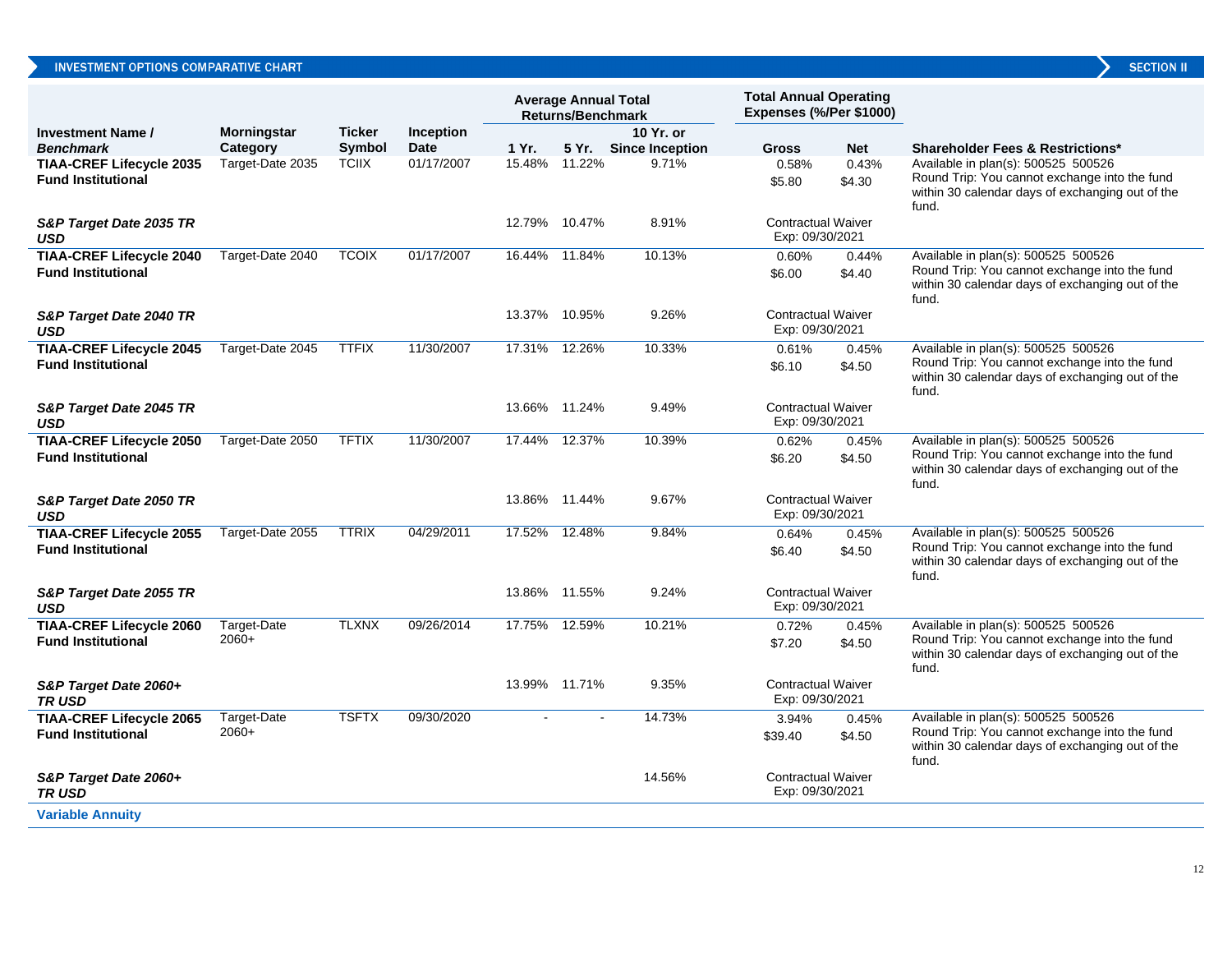|                                                                                                        |                                  |               |                  | <b>Average Annual Total</b><br><b>Returns/Benchmark</b> |        | <b>Total Annual Operating</b><br>Expenses (%/Per \$1000) |                                              |                 |                                                                                                                                                                                                         |
|--------------------------------------------------------------------------------------------------------|----------------------------------|---------------|------------------|---------------------------------------------------------|--------|----------------------------------------------------------|----------------------------------------------|-----------------|---------------------------------------------------------------------------------------------------------------------------------------------------------------------------------------------------------|
| <b>Investment Name /</b>                                                                               | Morningstar                      | <b>Ticker</b> | <b>Inception</b> |                                                         |        | 10 Yr. or                                                |                                              |                 |                                                                                                                                                                                                         |
| <b>Benchmark</b>                                                                                       | Category                         | <b>Symbol</b> | Date             | 1 Yr.                                                   | 5 Yr.  | <b>Since Inception</b>                                   | <b>Gross</b>                                 | <b>Net</b>      | <b>Shareholder Fees &amp; Restrictions*</b>                                                                                                                                                             |
| <b>TIAA Access Account -</b><br><b>TIAA-CREF Lifecycle</b><br><b>Retirement Income Fund</b><br>Level 3 | Allocation--30% to<br>50% Equity | W351#         | 05/01/2008       | 10.60%                                                  | 7.44%  | 6.33%                                                    | 0.99%<br>\$9.90                              | 0.82%<br>\$8.20 | Available in plan(s): 104220 104219<br>Round Trip: You cannot transfer into the account<br>within 30 calendar days of transferring out.                                                                 |
| <b>S&amp;P Target Date</b><br><b>Retirement Income TR</b><br>USD                                       |                                  |               |                  | 8.81%                                                   | 6.50%  | 5.47%                                                    | <b>Contractual Waiver</b><br>Exp: 09/30/2021 |                 |                                                                                                                                                                                                         |
| <b>CREF Social Choice</b>                                                                              | Allocation--50% to               | QCSCPX        | 04/24/2015       | 13.45%                                                  | 9.93%  | 8.40%                                                    | 0.32%                                        | 0.32%           | Available in all plans.                                                                                                                                                                                 |
| Account R2<br>Morningstar Moderate                                                                     | 70% Equity                       |               |                  | 12.82%                                                  | 9.75%  | 7.77%                                                    | \$3.20                                       | \$3.20          | An annual plan servicing credit of 00.20% is<br>credited on a quarterly basis. Applies to all plans.<br>Round Trip: If a round trip is made within 60<br>calendar days, exchanges into the same account |
| <b>Target Risk TR USD</b>                                                                              |                                  |               |                  |                                                         |        |                                                          |                                              |                 | will be restricted for 90 calendar days.                                                                                                                                                                |
| <b>TIAA Access Account -</b><br><b>TIAA-CREF Lifecycle 2010</b><br><b>Fund Level 3</b>                 | Target Date 2000-<br>2010        | W338#         | 02/01/2007       | 10.74%                                                  | 7.63%  | 6.65%                                                    | 0.97%<br>\$9.70                              | 0.82%<br>\$8.20 | Available in plan(s): 104220 104219<br>Round Trip: You cannot transfer into the account<br>within 30 calendar days of transferring out.                                                                 |
| S&P Target Date 2010 TR<br>USD                                                                         |                                  |               |                  | 9.95%                                                   | 7.22%  | 6.15%                                                    | <b>Contractual Waiver</b><br>Exp: 09/30/2021 |                 |                                                                                                                                                                                                         |
| <b>TIAA Access Account -</b><br><b>TIAA-CREF Lifecycle 2015</b><br><b>Fund Level 3</b>                 | Target-Date 2015                 | W339#         | 02/01/2007       | 11.30%                                                  | 8.08%  | 7.05%                                                    | 0.97%<br>\$9.70                              | 0.83%<br>\$8.30 | Available in plan(s): 104220 104219<br>Round Trip: You cannot transfer into the account<br>within 30 calendar days of transferring out.                                                                 |
| S&P Target Date 2015 TR<br>USD                                                                         |                                  |               |                  | 10.28%                                                  | 7.79%  | 6.77%                                                    | <b>Contractual Waiver</b><br>Exp: 09/30/2021 |                 |                                                                                                                                                                                                         |
| <b>TIAA Access Account -</b>                                                                           | Target-Date 2020                 | W340#         | 02/01/2007       | 11.87%                                                  | 8.63%  | 7.57%                                                    | 0.98%                                        | 0.84%           | Available in plan(s): 104220 104219                                                                                                                                                                     |
| <b>TIAA-CREF Lifecycle 2020</b><br><b>Fund Level 3</b>                                                 |                                  |               |                  |                                                         |        |                                                          | \$9.80                                       | \$8.40          | Round Trip: You cannot transfer into the account<br>within 30 calendar days of transferring out.                                                                                                        |
| S&P Target Date 2020 TR<br>USD                                                                         |                                  |               |                  | 10.24%                                                  | 8.29%  | 7.29%                                                    | <b>Contractual Waiver</b><br>Exp: 09/30/2021 |                 |                                                                                                                                                                                                         |
| <b>TIAA Access Account -</b>                                                                           | Target-Date 2025                 | W341#         | 02/01/2007       | 12.93%                                                  | 9.35%  | 8.16%                                                    | 1.00%                                        | 0.86%           | Available in plan(s): 104220 104219                                                                                                                                                                     |
| <b>TIAA-CREF Lifecycle 2025</b><br><b>Fund Level 3</b>                                                 |                                  |               |                  |                                                         |        |                                                          | \$10.00                                      | \$8.60          | Round Trip: You cannot transfer into the account<br>within 30 calendar days of transferring out.                                                                                                        |
| S&P Target Date 2025 TR<br>USD                                                                         |                                  |               |                  | 11.22%                                                  | 9.08%  | 7.88%                                                    | <b>Contractual Waiver</b><br>Exp: 09/30/2021 |                 |                                                                                                                                                                                                         |
| <b>TIAA Access Account -</b>                                                                           | Target-Date 2030                 | W342#         | 02/01/2007       | 14.03%                                                  | 10.06% | 8.71%                                                    | 1.01%                                        | 0.87%           | Available in plan(s): 104220 104219                                                                                                                                                                     |
| <b>TIAA-CREF Lifecycle 2030</b><br><b>Fund Level 3</b>                                                 |                                  |               |                  |                                                         |        |                                                          | \$10.10                                      | \$8.70          | Round Trip: You cannot transfer into the account<br>within 30 calendar days of transferring out.                                                                                                        |
| S&P Target Date 2030 TR<br>USD                                                                         |                                  |               |                  | 11.91%                                                  | 9.78%  | 8.41%                                                    | <b>Contractual Waiver</b><br>Exp: 09/30/2021 |                 |                                                                                                                                                                                                         |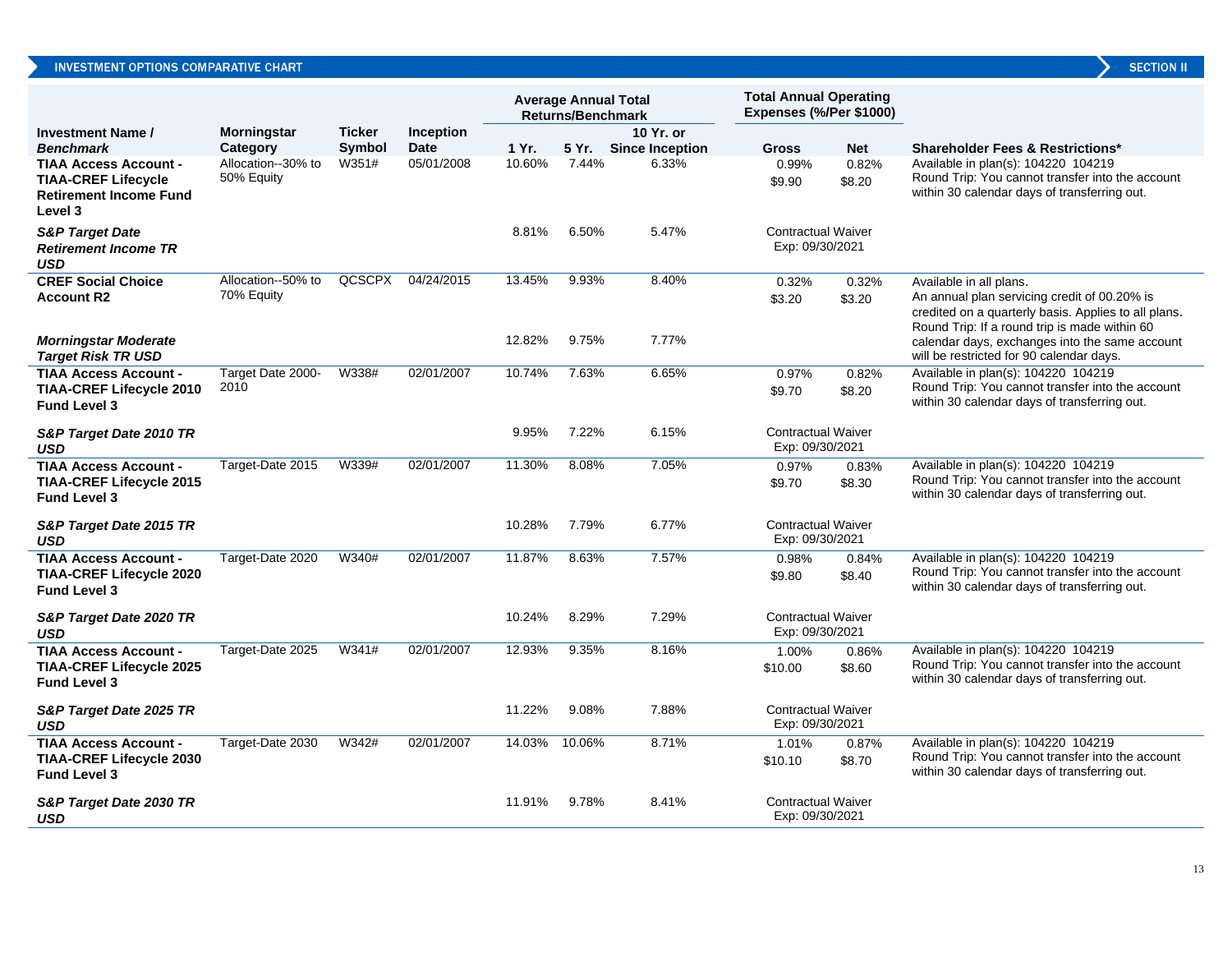|                                                        |                    |               |             | <b>Average Annual Total</b><br><b>Returns/Benchmark</b> |               |                        | <b>Total Annual Operating</b><br><b>Expenses (%/Per \$1000)</b> |            |                                                                                                                              |
|--------------------------------------------------------|--------------------|---------------|-------------|---------------------------------------------------------|---------------|------------------------|-----------------------------------------------------------------|------------|------------------------------------------------------------------------------------------------------------------------------|
| Investment Name /                                      | <b>Morningstar</b> | <b>Ticker</b> | Inception   |                                                         |               | 10 Yr. or              |                                                                 |            |                                                                                                                              |
| <b>Benchmark</b>                                       | Category           | <b>Symbol</b> | <b>Date</b> | 1 Yr.                                                   | 5 Yr.         | <b>Since Inception</b> | <b>Gross</b>                                                    | <b>Net</b> | <b>Shareholder Fees &amp; Restrictions*</b>                                                                                  |
| <b>TIAA Access Account -</b>                           | Target-Date 2035   | W343#         | 02/01/2007  | 14.97%                                                  | 10.72%        | 9.21%                  | 1.03%                                                           | 0.88%      | Available in plan(s): 104220 104219                                                                                          |
| TIAA-CREF Lifecycle 2035<br><b>Fund Level 3</b>        |                    |               |             |                                                         |               |                        | \$10.30                                                         | \$8.80     | Round Trip: You cannot transfer into the account<br>within 30 calendar days of transferring out.                             |
| S&P Target Date 2035 TR<br><b>USD</b>                  |                    |               |             | 12.79%                                                  | 10.47%        | 8.91%                  | <b>Contractual Waiver</b><br>Exp: 09/30/2021                    |            |                                                                                                                              |
| <b>TIAA Access Account -</b>                           | Target-Date 2040   | W344#         | 02/01/2007  |                                                         | 15.92% 11.34% | 9.63%                  | 1.05%                                                           | 0.89%      | Available in plan(s): 104220 104219                                                                                          |
| <b>TIAA-CREF Lifecycle 2040</b><br><b>Fund Level 3</b> |                    |               |             |                                                         |               |                        | \$10.50                                                         | \$8.90     | Round Trip: You cannot transfer into the account<br>within 30 calendar days of transferring out.                             |
| S&P Target Date 2040 TR<br><b>USD</b>                  |                    |               |             | 13.37%                                                  | 10.95%        | 9.26%                  | <b>Contractual Waiver</b><br>Exp: 09/30/2021                    |            |                                                                                                                              |
| <b>TIAA Access Account -</b>                           | Target-Date 2045   | W349#         | 05/01/2008  |                                                         | 16.78% 11.76% | 9.83%                  | 1.06%                                                           | 0.90%      | Available in plan(s): 104220 104219                                                                                          |
| TIAA-CREF Lifecycle 2045<br><b>Fund Level 3</b>        |                    |               |             |                                                         |               |                        | \$10.60                                                         | \$9.00     | Round Trip: You cannot transfer into the account<br>within 30 calendar days of transferring out.                             |
| S&P Target Date 2045 TR<br><b>USD</b>                  |                    |               |             |                                                         | 13.66% 11.24% | 9.49%                  | <b>Contractual Waiver</b><br>Exp: 09/30/2021                    |            |                                                                                                                              |
| <b>TIAA Access Account -</b>                           | Target-Date 2050   | W350#         | 05/01/2008  |                                                         | 16.91% 11.87% | 9.89%                  | 1.07%                                                           | 0.90%      | Available in plan(s): 104220 104219                                                                                          |
| TIAA-CREF Lifecycle 2050<br><b>Fund Level 3</b>        |                    |               |             |                                                         |               |                        | \$10.70                                                         | \$9.00     | Round Trip: You cannot transfer into the account<br>within 30 calendar days of transferring out.                             |
| S&P Target Date 2050 TR<br><b>USD</b>                  |                    |               |             |                                                         | 13.86% 11.44% | 9.67%                  | <b>Contractual Waiver</b><br>Exp: 09/30/2021                    |            |                                                                                                                              |
| <b>Real Estate</b>                                     |                    |               |             |                                                         |               |                        |                                                                 |            |                                                                                                                              |
| <b>Variable Annuity</b>                                |                    |               |             |                                                         |               |                        |                                                                 |            |                                                                                                                              |
| TIAA Real Estate Account                               | N/A                | <b>QREARX</b> | 10/02/1995  | $-0.84%$                                                | 3.78%         | 7.14%                  | 0.78%                                                           | 0.78%      | Available in all plans.                                                                                                      |
|                                                        |                    |               |             |                                                         |               |                        | \$7.80                                                          | \$7.80     | An annual plan servicing credit of 00.24% is<br>credited on a quarterly basis. This applies to plan<br>$(s)$ : 500525 500526 |
| <b>S&amp;P 500 TR USD</b>                              |                    |               |             |                                                         | 18.40% 15.22% | 13.88%                 |                                                                 |            | Transfers out: Limit 1 per quarter. Limitations may<br>apply to any transaction resulting in a balance ><br>\$150,000.       |

Table 1 shows fee and expense information for the investment options listed including the Total Annual Operating Expenses expressed as a percentage and a dollar amount based upon a \$1,000 accumulation both as net and gross of expenses. Total Annual Operating Expenses is a measure of what it costs to operate an investment, expressed as a percentage of its assets, as a dollar amount or in basis points. These are costs the investor pays through a reduction in the investment's rate of return.

| * Legend of plan name for each applicable plan number |                                          |  |  |  |  |
|-------------------------------------------------------|------------------------------------------|--|--|--|--|
| <b>Plans</b>                                          | <b>Plan Names</b>                        |  |  |  |  |
| 500525                                                | DAEMEN COLLEGE RETIREMENT PLAN           |  |  |  |  |
| 500526                                                | DAEMEN COLLEGE TAX DEFERRED ANNUITY PLAN |  |  |  |  |
| 104220                                                | DAEMEN COLLEGE TAX DEFERRED ANNUITY PLAN |  |  |  |  |

14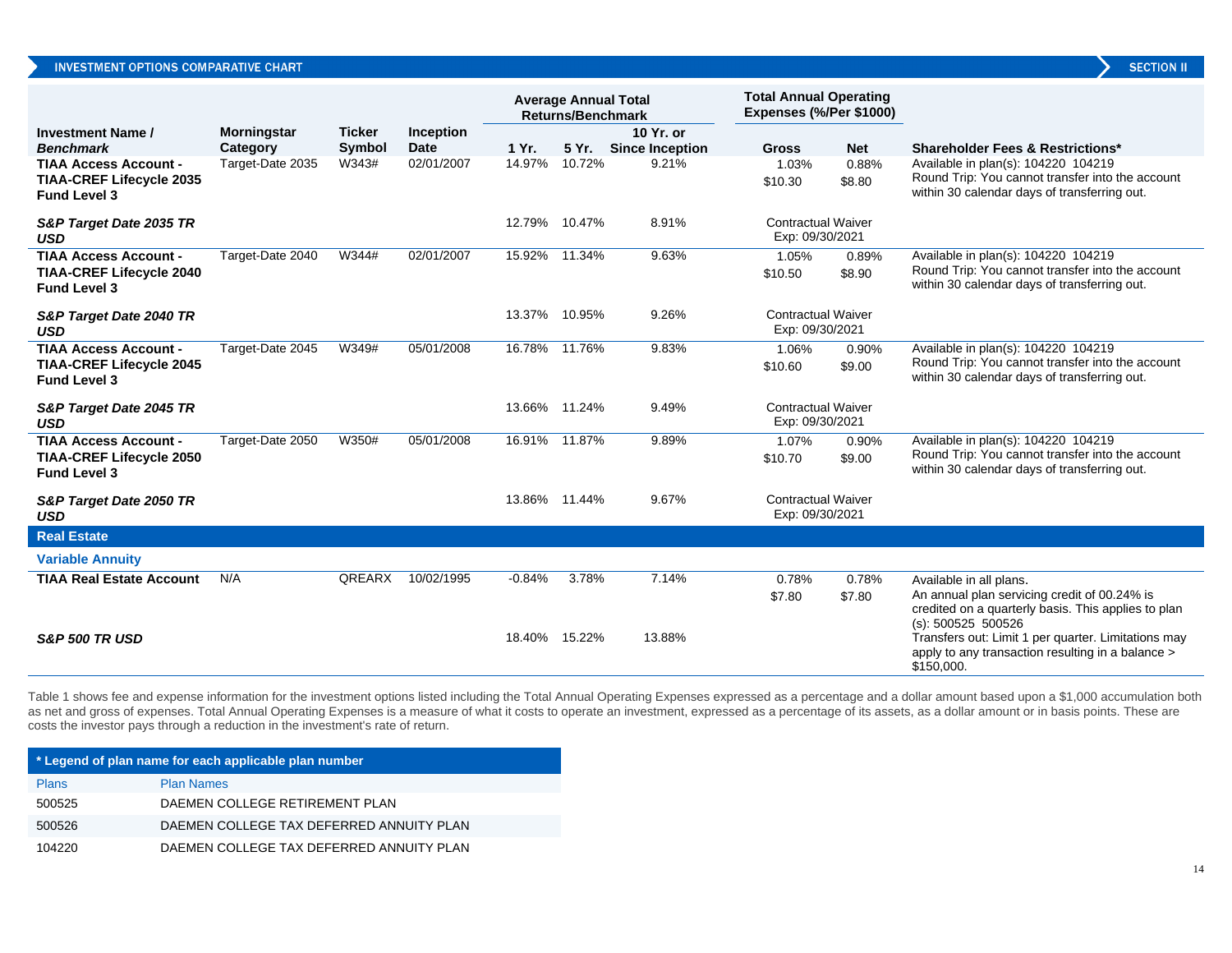|        | NUESTMENT OPTIONS COMPARATIVE CHART | <b>SECTION II</b> |  |
|--------|-------------------------------------|-------------------|--|
| 104219 | DAEMEN COLLEGE RETIREMENT PLAN      |                   |  |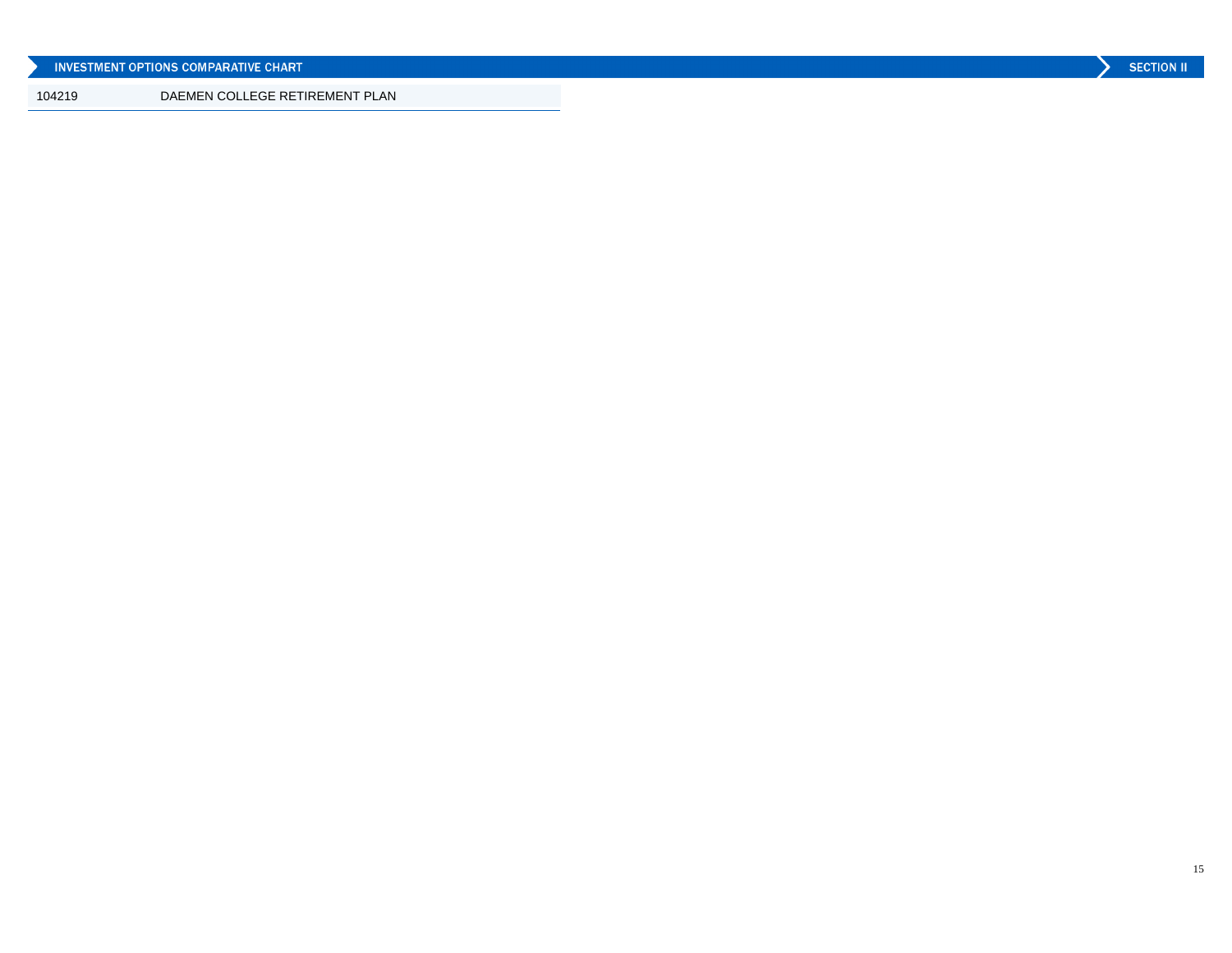## Table 2– Fixed Return Investments

The following chart lists the plan's investment options that have a fixed or stated rate of return.

| <b>Guaranteed Annuity</b>                                        |                       |                                                                                                                                                                                                                                                                                                                                                                                                                                                                                                                                                                                                                                                                                                                                                                                                                                                                                                                                                                                                                                                                                                                                                                                                                                                                                                                                                                                                                                                                                                                                                                                                                                                                                                                                                                                                                                                                                                                                                                                                                            |
|------------------------------------------------------------------|-----------------------|----------------------------------------------------------------------------------------------------------------------------------------------------------------------------------------------------------------------------------------------------------------------------------------------------------------------------------------------------------------------------------------------------------------------------------------------------------------------------------------------------------------------------------------------------------------------------------------------------------------------------------------------------------------------------------------------------------------------------------------------------------------------------------------------------------------------------------------------------------------------------------------------------------------------------------------------------------------------------------------------------------------------------------------------------------------------------------------------------------------------------------------------------------------------------------------------------------------------------------------------------------------------------------------------------------------------------------------------------------------------------------------------------------------------------------------------------------------------------------------------------------------------------------------------------------------------------------------------------------------------------------------------------------------------------------------------------------------------------------------------------------------------------------------------------------------------------------------------------------------------------------------------------------------------------------------------------------------------------------------------------------------------------|
|                                                                  |                       |                                                                                                                                                                                                                                                                                                                                                                                                                                                                                                                                                                                                                                                                                                                                                                                                                                                                                                                                                                                                                                                                                                                                                                                                                                                                                                                                                                                                                                                                                                                                                                                                                                                                                                                                                                                                                                                                                                                                                                                                                            |
| <b>TIAA Traditional-Supplemental Retirement Annuity</b><br>3.00% | Through<br>02/28/2021 | Available in plan(s): 104220<br>The current rate shown applies to premiums remitted during the month of January 2021 and will be<br>credited through 2/28/2021. This rate is subject to change in subsequent months. Up-to-date rate of<br>return information is available on your plan-specific website noted above or at 800-842-2733. TIAA<br>Traditional guarantees your principal and a minimum annual interest rate. The guaranteed minimum<br>interest rate is 3.00%, and is effective while the funds remain in the contract. The account also offers<br>the opportunity for additional amounts in excess of the guaranteed minimum interest rate. When<br>declared, additional amounts remain in effect for the twelve-month period that begins each March 1 for<br>accumulating annuities and January 1 for payout annuities. Additional amounts are not guaranteed for<br>the future years. All guarantees are subject to TIAA's claims paying ability. For Supplemental Retirement<br>Annuity (SRA) contracts, and subject to the terms of your employer's plan, lump-sum withdrawals and<br>transfers are available from the TIAA Traditional account without any restrictions or charges. After<br>termination of employment additional income options may be available including income for life, income<br>for a fixed period of time, and IRS required minimum distribution payments.                                                                                                                                                                                                                                                                                                                                                                                                                                                                                                                                                                                                                     |
|                                                                  | Through               | Available in plan(s): 104220 104219<br>The current rate shown applies to premiums remitted during the month of January 2021 and will be<br>credited through 2/28/2021. This rate is subject to change in subsequent months. Up-to-date rate of<br>return information is available on your plan-specific website noted above or at 800-842-2733. TIAA<br>Traditional guarantees your principal and a minimum annual interest rate. The guaranteed minimum<br>interest rate is 3.00%, and is effective while the funds remain in the contract. The account also offers<br>the opportunity for additional amounts in excess of the guaranteed minimum interest rate. When<br>declared, additional amounts remain in effect for the twelve-month period that begins each March 1 for<br>accumulating annuities and January 1 for payout annuities. Additional amounts are not guaranteed for<br>the future years. All guarantees are subject to TIAA's claims paying ability. TIAA Traditional is designed<br>primarily to help meet your long-term retirement income needs; it is not a short-term savings vehicle.<br>Therefore, some contracts require that benefits are paid in installments over time and/or may impose<br>surrender charges on certain withdrawals. TIAA has rewarded participants who save in contracts where<br>benefits are paid in installments over time instead of in an immediate lump-sum by crediting higher<br>interest rates, typically 0.50% to 0.75% higher. Higher rates will lead to higher account balances and<br>more retirement income for you. For Retirement Annuity (RA) contracts, lump-sum withdrawals are not<br>available from the TIAA Traditional account. Subject to the terms of your plan, all withdrawals and<br>transfers from the account must be paid in ten annual installments. After termination of employment<br>additional income options may be available including income for life, interest-only payments, and IRS<br>required minimum distribution payments. |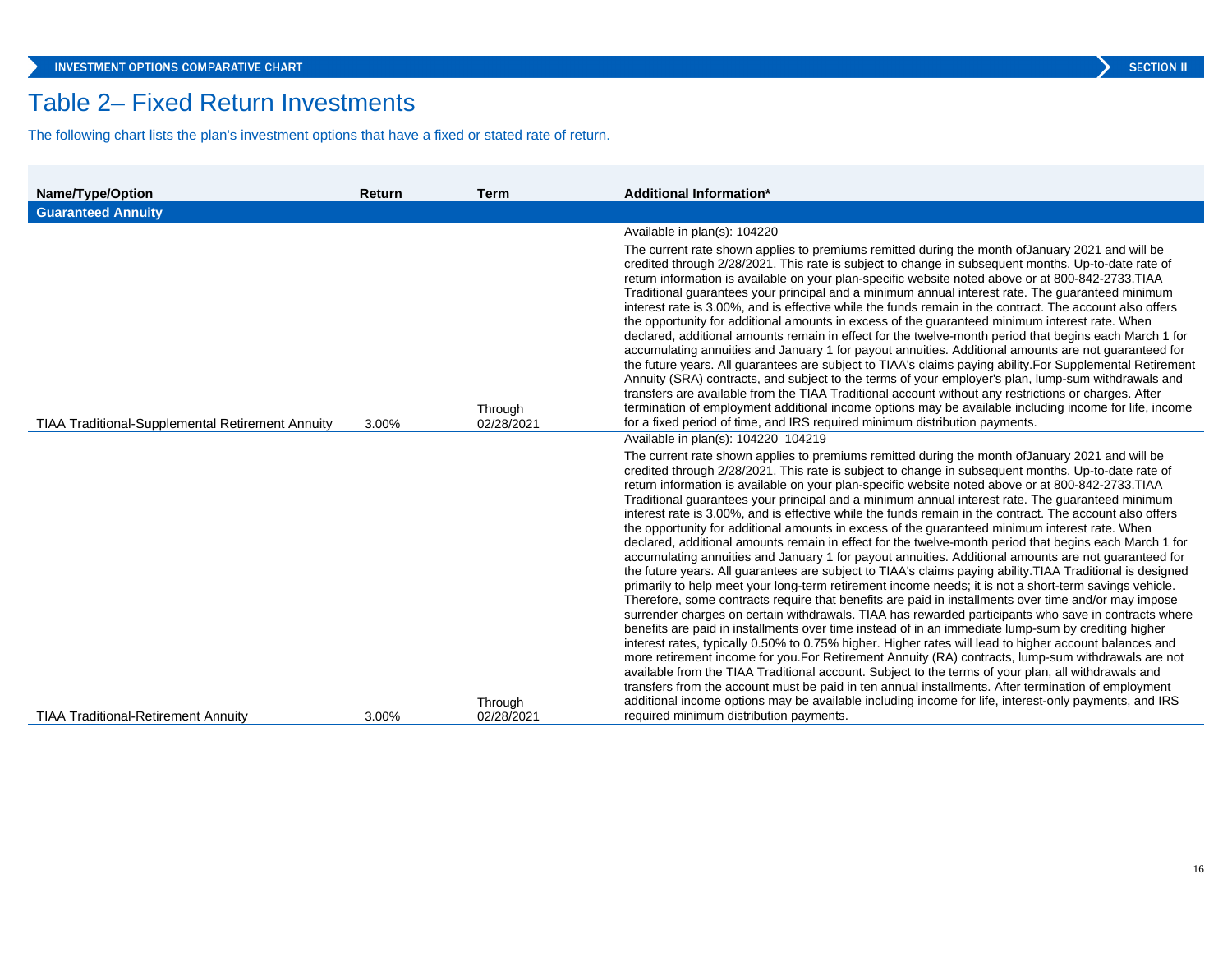| <b>INVESTMENT OPTIONS COMPARATIVE CHART</b>    |        |             | <b>SECTION II</b>                                                                                                                                                                                                                                                                                                                                                                                                                                                                                                                                                                                                                                                                                                                                                                                                                                                                                                                                                                                                                                                                                                                                                                                                                                                                                                                                                                                                                                                                                                                                                                                                                                                                                                                                                                                                                                                                                                                                                                                                                                                 |
|------------------------------------------------|--------|-------------|-------------------------------------------------------------------------------------------------------------------------------------------------------------------------------------------------------------------------------------------------------------------------------------------------------------------------------------------------------------------------------------------------------------------------------------------------------------------------------------------------------------------------------------------------------------------------------------------------------------------------------------------------------------------------------------------------------------------------------------------------------------------------------------------------------------------------------------------------------------------------------------------------------------------------------------------------------------------------------------------------------------------------------------------------------------------------------------------------------------------------------------------------------------------------------------------------------------------------------------------------------------------------------------------------------------------------------------------------------------------------------------------------------------------------------------------------------------------------------------------------------------------------------------------------------------------------------------------------------------------------------------------------------------------------------------------------------------------------------------------------------------------------------------------------------------------------------------------------------------------------------------------------------------------------------------------------------------------------------------------------------------------------------------------------------------------|
|                                                |        |             |                                                                                                                                                                                                                                                                                                                                                                                                                                                                                                                                                                                                                                                                                                                                                                                                                                                                                                                                                                                                                                                                                                                                                                                                                                                                                                                                                                                                                                                                                                                                                                                                                                                                                                                                                                                                                                                                                                                                                                                                                                                                   |
| Name/Type/Option                               | Return | <b>Term</b> | <b>Additional Information*</b><br>Available in plan(s): 500525<br>An annual plan servicing credit of 00.15% is credited on a quarterly basis. This applies to plan(s):<br>500525                                                                                                                                                                                                                                                                                                                                                                                                                                                                                                                                                                                                                                                                                                                                                                                                                                                                                                                                                                                                                                                                                                                                                                                                                                                                                                                                                                                                                                                                                                                                                                                                                                                                                                                                                                                                                                                                                  |
|                                                |        | Through     | The current rate shown applies to premiums remitted during the month of January 2021 and will be<br>credited through 2/28/2021. This rate is subject to change in subsequent months. Up-to-date rate of<br>return information is available on your plan-specific website noted above or at 800-842-2733. TIAA<br>Traditional guarantees your principal and a minimum annual interest rate. The current guaranteed<br>minimum interest rate for premiums remitted in 2020 is 1.00%, and is effective through 2029. The<br>account also offers the opportunity for additional amounts in excess of the minimum interest rate. When<br>declared, additional amounts remain in effect for the twelve-month period that begins each March 1 for<br>accumulating annuities and January 1 for payout annuities. Additional amounts are not guaranteed for<br>the future years. All guarantees are subject to TIAA's claims paying ability. TIAA Traditional is designed<br>primarily to help meet your long-term retirement income needs; it is not a short-term savings vehicle.<br>Therefore, some contracts require that benefits are paid in installments over time and/or may impose<br>surrender charges on certain withdrawals. TIAA has rewarded participants who save in contracts where<br>benefits are paid in installments over time instead of in an immediate lump-sum by crediting higher<br>interest rates, typically 0.50% to 0.75% higher. Higher rates will lead to higher account balances and<br>more retirement income for you. For Retirement Choice (RC) contracts, and subject to the terms of your<br>employer's plan, lump-sum withdrawals are available from the TIAA Traditional account only within 120<br>days after termination of employment and are subject to a 2.5% surrender charge. All other withdrawals<br>and transfers from the account must be paid in 84 monthly installments (7 years). If the Contractholder<br>elects to remove TIAA Traditional, the contract's entire TIAA Traditional accumulation will be paid out in |
| <b>TIAA Traditional-Retirement Choice</b>      | 2.75%  | 02/28/2021  | 60 monthly installments without any surrender charge.<br>Available in plan(s): 500526<br>An annual plan servicing credit of 00.15% is credited on a quarterly basis. This applies to plan(s):                                                                                                                                                                                                                                                                                                                                                                                                                                                                                                                                                                                                                                                                                                                                                                                                                                                                                                                                                                                                                                                                                                                                                                                                                                                                                                                                                                                                                                                                                                                                                                                                                                                                                                                                                                                                                                                                     |
|                                                |        | Through     | 500526<br>The current rate shown applies to premiums remitted during the month of January 2021 and will be<br>credited through 2/28/2021. This rate is subject to change in subsequent months. Up-to-date rate of<br>return information is available on your plan-specific website noted above or at 800-842-2733. TIAA<br>Traditional quarantees your principal and a minimum annual interest rate. The current quaranteed<br>minimum interest rate is 1.00% for premiums remitted in March 2020 through February 2021, and is<br>effective through February 2021. The account also offers the opportunity for additional amounts in<br>excess of the minimum interest rate. When declared, additional amounts remain in effect for the twelve-<br>month period that begins each March 1 for accumulating annuities and January 1 for payout annuities.<br>Additional amounts are not guaranteed for the future years. All guarantees are subject to TIAA's claims<br>paying ability.For Retirement Choice Plus (RCP) contracts, and subject to the terms of your employer's<br>plan, lump-sum withdrawals and transfers are available from the TIAA Traditional account without any<br>surrender charges. For certain RCP contracts, any transfer from TIAA Traditional to a competing fund<br>must first be directed to a non-competing fund for a period of 90 days. After 90 days, transfers may be<br>made to a competing fund, including transferring back to TIAA Traditional. (TIAA Contract form IGRSP-<br>02-ACC/TIAA Certificate form IGRSP-CERT3-ACC). After termination of employment additional income<br>options may be available including income for life and IRS required minimum distribution payments. The<br>Contractholder (typically your employer as the sponsor of your plan) has the right to remove TIAA<br>Traditional as a plan option. If elected, the contract's entire TIAA Traditional accumulation will be paid<br>out in 60 monthly installments, without any surrender charge and will be reinvested at the direction of     |
| <b>TIAA Traditional-Retirement Choice Plus</b> | 2.00%  | 02/28/2021  | your plan sponsor. Please refer to your contract certificate for additional details.                                                                                                                                                                                                                                                                                                                                                                                                                                                                                                                                                                                                                                                                                                                                                                                                                                                                                                                                                                                                                                                                                                                                                                                                                                                                                                                                                                                                                                                                                                                                                                                                                                                                                                                                                                                                                                                                                                                                                                              |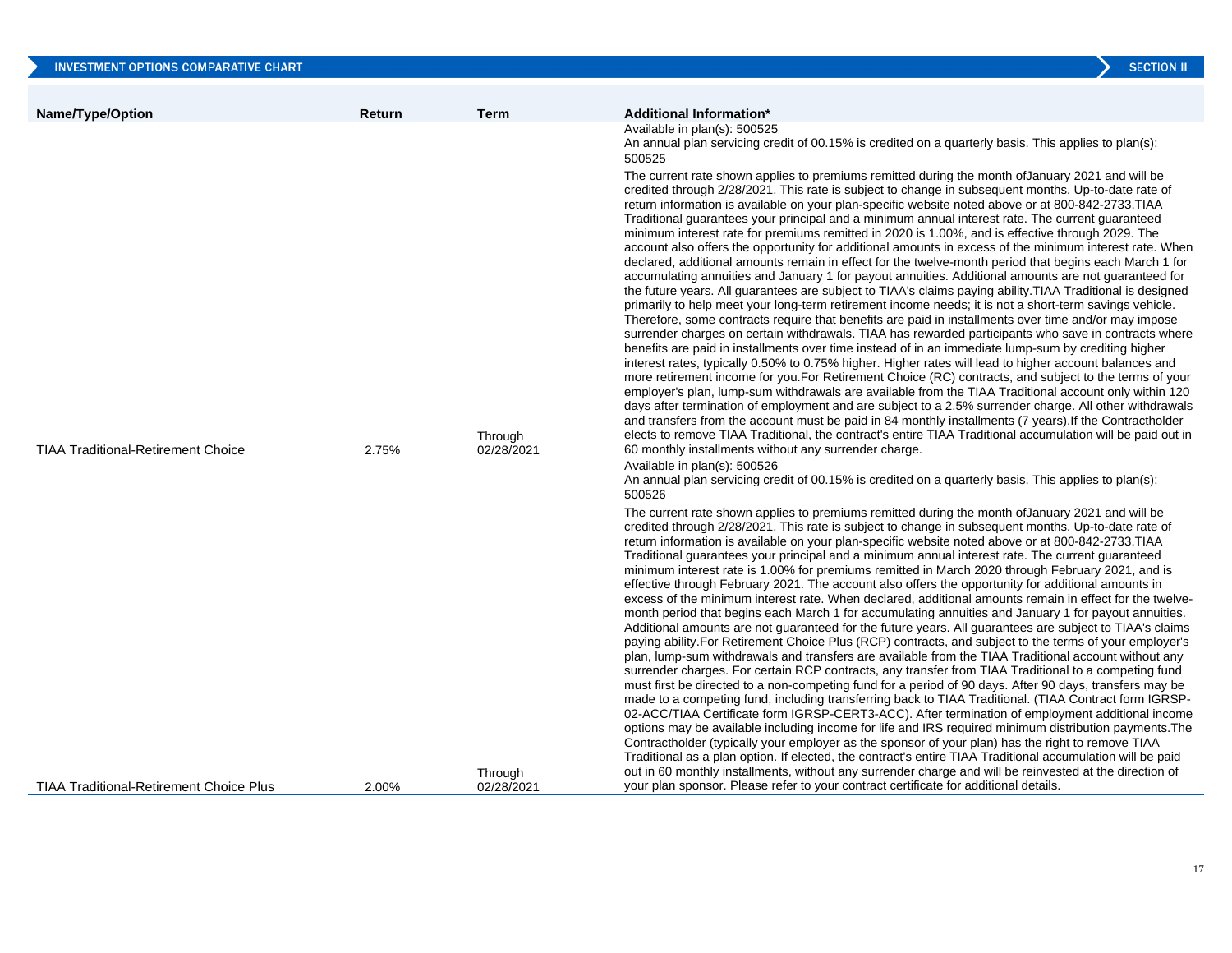| INVESTMENT OPTIONS COMPARATIVE CHART                  |               |            | <b>SECTION II</b>                                                                                                                                                                                                                                                                                                                                                                                                                                                                                                                                                                                                                                                                                                                                                                                                                                                                                                                                                                                                                                                                                                                                                     |
|-------------------------------------------------------|---------------|------------|-----------------------------------------------------------------------------------------------------------------------------------------------------------------------------------------------------------------------------------------------------------------------------------------------------------------------------------------------------------------------------------------------------------------------------------------------------------------------------------------------------------------------------------------------------------------------------------------------------------------------------------------------------------------------------------------------------------------------------------------------------------------------------------------------------------------------------------------------------------------------------------------------------------------------------------------------------------------------------------------------------------------------------------------------------------------------------------------------------------------------------------------------------------------------|
| Name/Type/Option                                      | <b>Return</b> | Term       | Additional Information*                                                                                                                                                                                                                                                                                                                                                                                                                                                                                                                                                                                                                                                                                                                                                                                                                                                                                                                                                                                                                                                                                                                                               |
|                                                       |               |            | Available in plan(s): 104220                                                                                                                                                                                                                                                                                                                                                                                                                                                                                                                                                                                                                                                                                                                                                                                                                                                                                                                                                                                                                                                                                                                                          |
|                                                       |               |            | The current rate shown applies to premiums remitted during the month of January 2021 and will be<br>credited through 2/28/2021. This rate is subject to change in subsequent months. Up-to-date rate of<br>return information is available on your plan-specific website noted above or at 800-842-2733. TIAA<br>Traditional quarantees your principal and a minimum annual interest rate. The quaranteed minimum<br>interest rate is 3.00%, and is effective while the funds remain in the contract. The account also offers<br>the opportunity for additional amounts in excess of the quaranteed minimum interest rate. When<br>declared, additional amounts remain in effect for the twelve-month period that begins each March 1 for<br>accumulating annuities and January 1 for payout annuities. Additional amounts are not guaranteed for<br>the future years. All guarantees are subject to TIAA's claims paying ability. For Group Supplemental<br>Retirement Annuity (GSRA) contracts, and subject to the terms of your employer's plan, lump-sum<br>withdrawals and transfers are available from the TIAA Traditional account without any restrictions or |
| <b>TIAA Traditional-Group Supplemental Retirement</b> |               | Through    | charges. After termination of employment additional income options may be available including income                                                                                                                                                                                                                                                                                                                                                                                                                                                                                                                                                                                                                                                                                                                                                                                                                                                                                                                                                                                                                                                                  |
| Annuity                                               | 3.00%         | 02/28/2021 | for life, income for a fixed period of time, and IRS required minimum distribution payments.                                                                                                                                                                                                                                                                                                                                                                                                                                                                                                                                                                                                                                                                                                                                                                                                                                                                                                                                                                                                                                                                          |

| * Legend of plan name for each applicable plan number |                                          |  |  |  |  |
|-------------------------------------------------------|------------------------------------------|--|--|--|--|
| <b>Plans</b>                                          | <b>Plan Names</b>                        |  |  |  |  |
| 500525                                                | DAEMEN COLLEGE RETIREMENT PLAN           |  |  |  |  |
| 500526                                                | DAEMEN COLLEGE TAX DEFERRED ANNUITY PLAN |  |  |  |  |
| 104220                                                | DAEMEN COLLEGE TAX DEFERRED ANNUITY PLAN |  |  |  |  |
| 104219                                                | DAEMEN COLLEGE RETIREMENT PLAN           |  |  |  |  |

18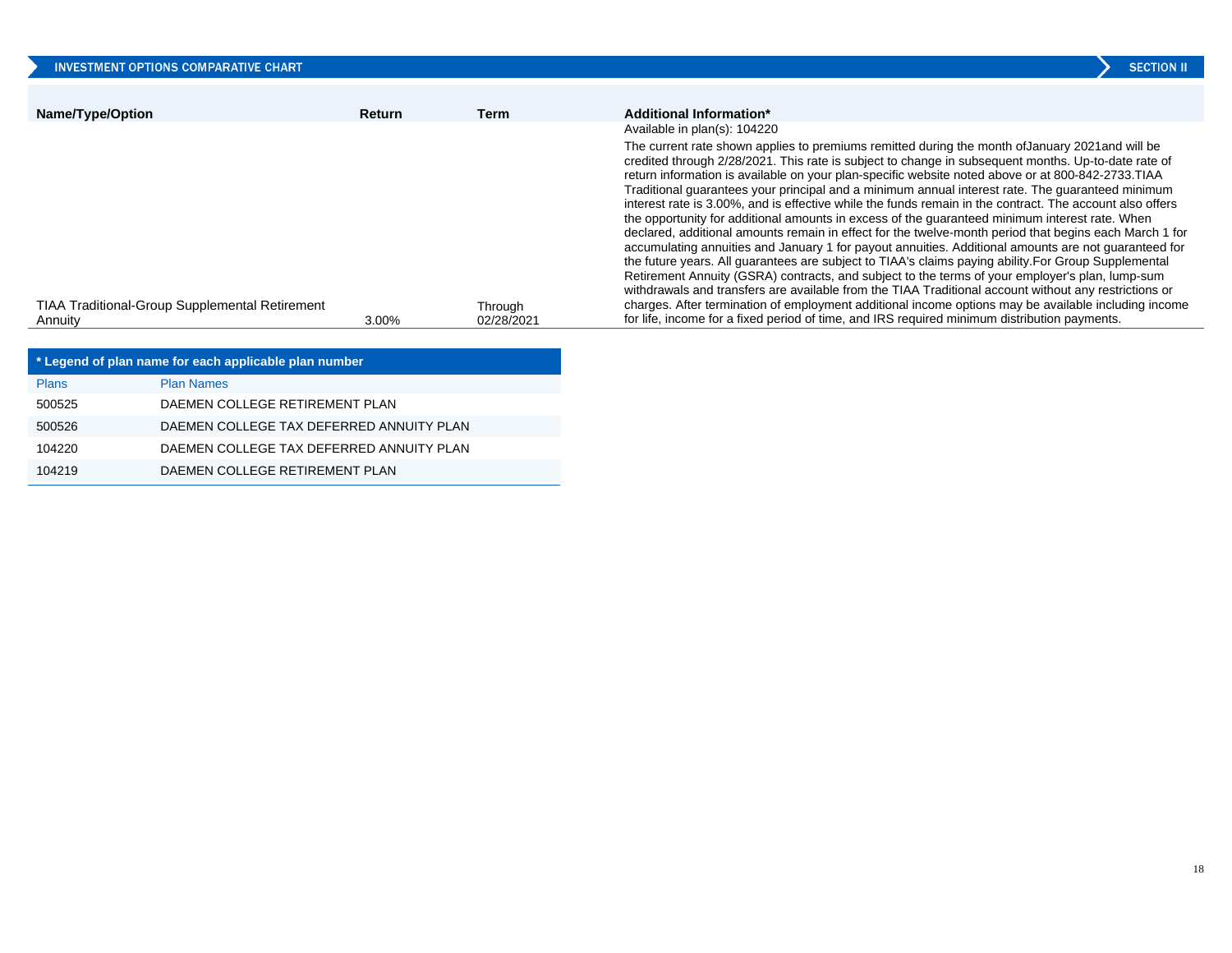# Part B. Annuity Information

The information below focuses on the annuity options under the plan. Annuities are insurance contracts that allow you to receive a guaranteed stream of payments at regular intervals, usually beginning when you retire and lasting for your entire life. Annuities are issued by insurance companies. Guarantees of an insurance company are subject to its long-term financial strength and claims-paying ability.

### TIAA Traditional Annuity Lifetime Income Option **OBJECTIVES / GOALS**

To provide a guaranteed stable stream of income for your life and, if you choose, the life of an annuity partner. A TIAA Traditional Annuity provides income stability by providing a minimum guaranteed interest rate as well as the potential for additional interest. TIAA Traditional can be part of a diversified retirement portfolio that may include stocks (equities), bonds (fixed income), real estate, and money market investments. Electing a life annuity is just one of many payout options available under the TIAA Traditional Annuity.

#### **PRICING FACTORS**

The amount of your lifetime income is dependent upon many factors including:

- The type of annuity selected (single life, joint life, with or without guaranteed minimum periods), and your selection of either the standard or graded benefit method.
- The amount of accumulations converted to a life annuity.
- Your age and, if applicable, the age of your annuity partner.
- The projected returns of the TIAA Traditional Annuity.

Under no circumstances will you receive less than the guaranteed amount of income required under the annuity contracts. To learn more about investments that offer lifetime annuity income, please access the web link provided in the Performance and Fee Information section.

#### **RESTRICTIONS / FEES**

- You may not begin a one-life annuity after you attain age 90, nor may you begin a two-life annuity after you or your annuity partner attains age 90.
- Subject to contract terms, if your accumulation is less than \$5,000 on your annuity starting date, TIAA may choose instead to pay your accumulations to you in a single sum.
- If your TIAA annuity payment would be less than \$100, TIAA has the right to change the payment frequency which would result in a payment of \$100 or more.
- Once you have elected a lifetime annuity, your election is irrevocable.

### TIAA Real Estate and CREF Variable Annuity Lifetime Income Options **OBJECTIVES / GOALS**

To provide a variable stream of income for your life and, if you choose, the life of an annuity partner. This lifetime annuity provides a variable income that you cannot outlive. A variable annuity can be part of a diversified retirement portfolio that may include guaranteed, stocks (equities), bonds (fixed income), real estate, and money market investments. Electing a life annuity is just one of many payout options available.

#### **PRICING FACTORS**

The amount of your lifetime income is dependent upon many factors including:

- The type of annuity selected (single life, joint life, with or without guaranteed minimum periods).
- The amount of accumulations converted to a life annuity.
- Your age and, if applicable, the age of your annuity partner.
- The investment performance of the variable annuity account your annuity is based upon.

Variable annuity accounts don't guarantee a minimum income. Income fluctuates based on market performance and is directly tied to the accounts' investment returns. A 4% annual investment return is assumed. Generally, if the actual return in a given year is greater than 4% the amount of annuity income will increase; if it is less than 4%, the income will decrease. To learn more about investments that offer lifetime annuity income, please access the web link provided in the Performance and Fee Information section.

#### **RESTRICTIONS / FEES**

- You may not begin a one-life annuity after you attain age 90, nor may you begin a two-life annuity after you or your annuity partner attains age 90.
- Subject to contract terms, if your accumulation is less than \$5,000 on your annuity starting date, TIAA may choose instead to pay your accumulations to you in a single sum.
- If your annuity payment would be less than \$100, TIAA has the right to change the payment frequency which would result in a payment of \$100 or more.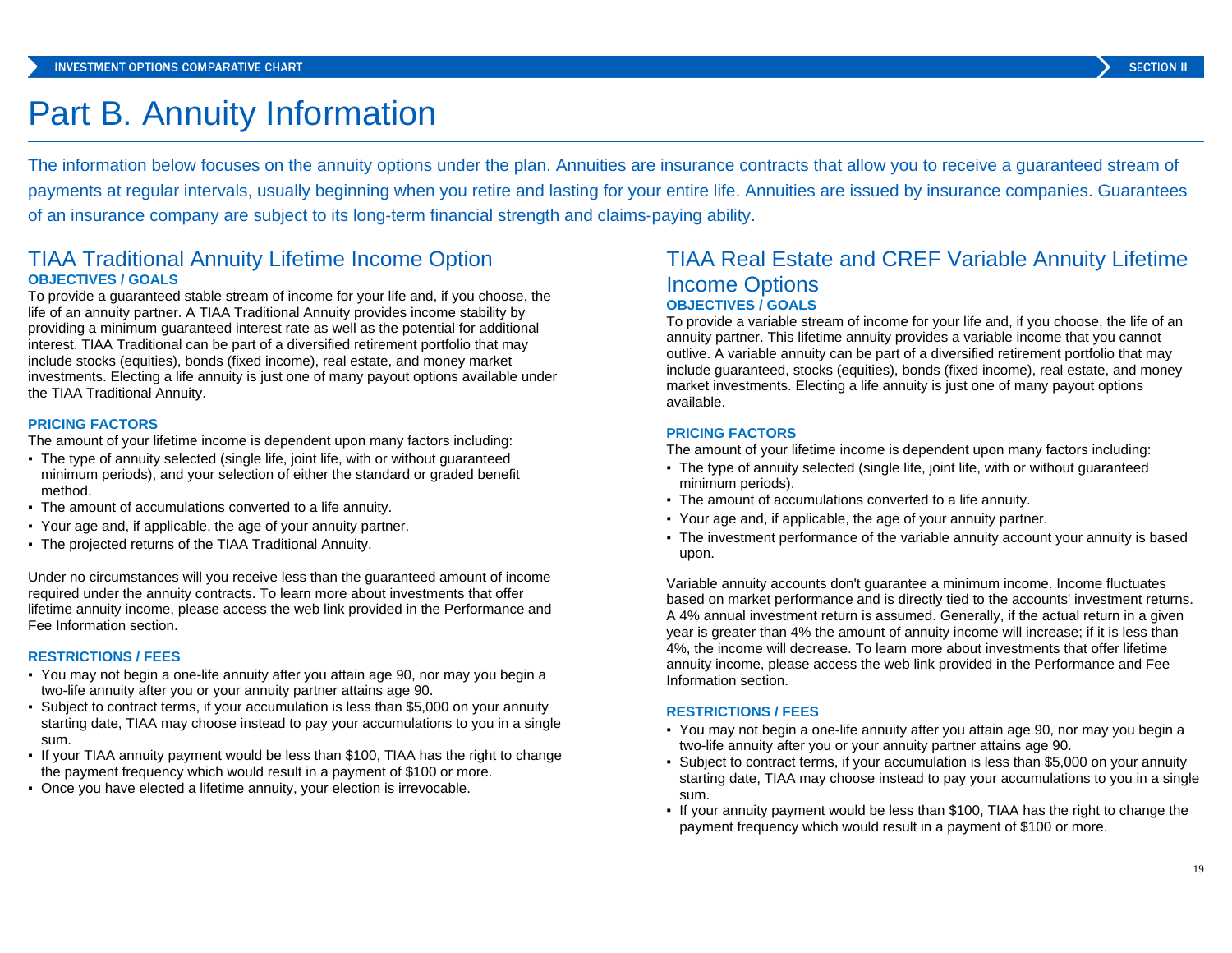- Once you have elected a lifetime annuity, your election is irrevocable.
- Upon annuitization of CREF accumulations, the expenses associated with CREF will be the same as the R3 Class regardless of the CREF Class prior to annuitization. The R3 Class has the lowest expense of all the CREF Classes.

## TIAA Access Funds

#### **OBJECTIVES / GOALS**

To provide a variable stream of income for your life and, if you choose, the life of an annuity partner. A TIAA-CREF Access Account lifetime annuity provides a variable income that you cannot outlive. A TIAA-CREF Access Annuity can be part of a diversified retirement portfolio that may include guaranteed, stocks (equities), bonds (fixed income), real estate, and money market investments. Electing a life annuity is just one of many payout options available under the TIAA-CREF Access Annuities.

#### **PRICING FACTORS**

The amount of your lifetime income is dependent upon many factors including:

- The type of annuity selected (single life, joint life, with or without guaranteed minimum periods).
- The amount of accumulations converted to a life annuity.
- Your age and, if applicable, the age of your annuity partner.
- The investment performance of the TIAA-CREF Lifecycle Retirement Income Access Account your annuity is based upon.

Variable annuity accounts don't guarantee a minimum income. Income fluctuates based on market performance and is directly tied to the accounts' investment returns. A 4% annual investment return is assumed. Generally, if the actual return in a given year is greater than 4%, the amount of annuity income will increase; if it is less than 4%, the income will decrease. To learn more about investments that offer lifetime annuity income, please access the web link provided in the Performance and Fee Information section.

#### **RESTRICTIONS / FEES**

- Access Annuity lifetime income is offered only under the TIAA-CREF Lifecycle Retirement Income Fund.
- You may not begin a one-life annuity after you attain age 90, nor may you begin a two-life annuity after you or your annuity partner attains age 90.
- Subject to contract terms, if your accumulation is less than \$5,000 on your annuity starting date, TIAA may choose instead to pay your accumulations to you in a single sum.
- If your TIAA-CREF Access Annuity payment would be less than \$100, TIAA has the right to change the payment frequency which would result in a payment of \$100 or more.
- You may elect to transfer funds from your other plan investments into a TIAA-CREF Access Annuity.

▪ Once you have elected a lifetime annuity, your election is irrevocable.